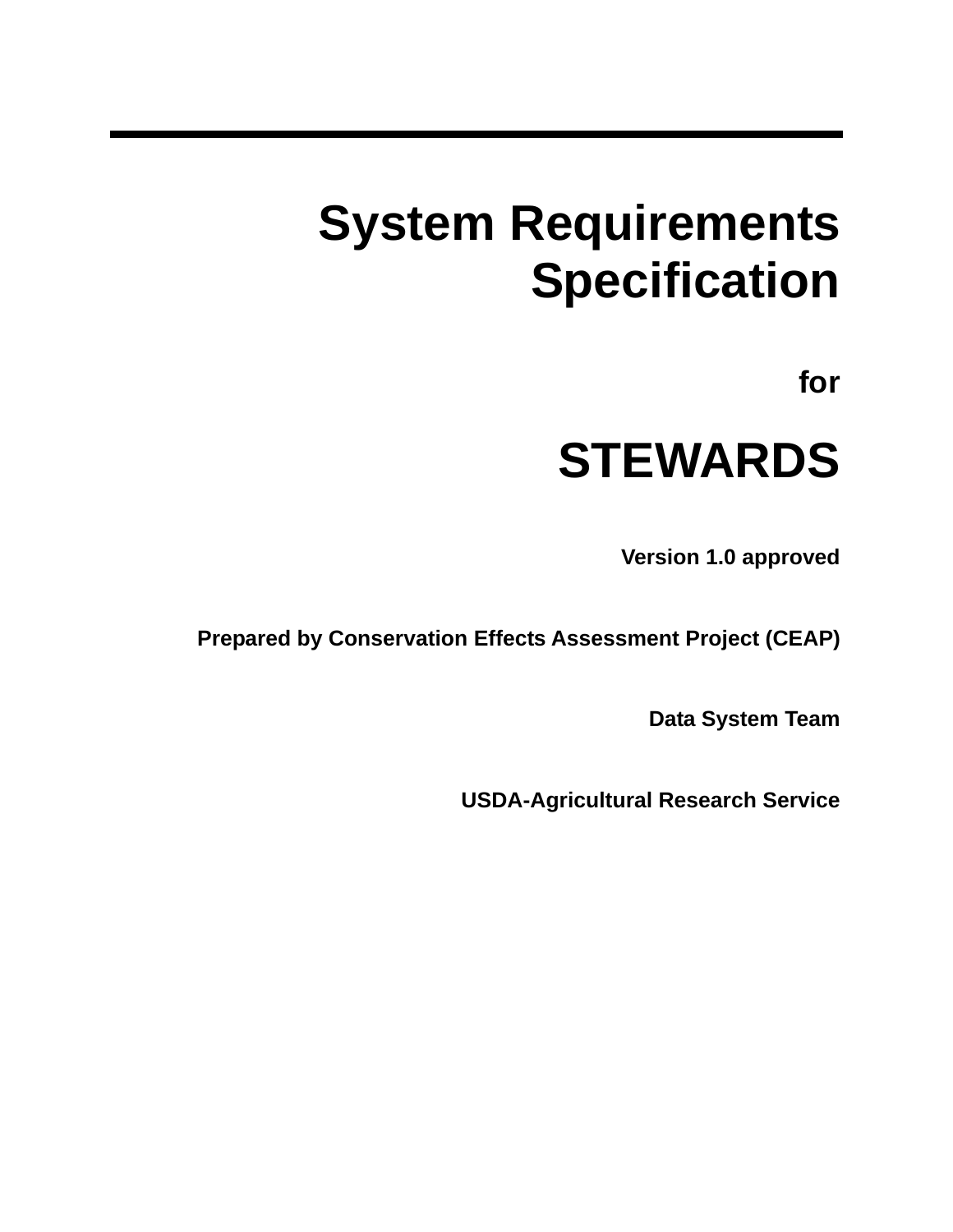# **Table of Contents**

| 1.1                                                                        |  |
|----------------------------------------------------------------------------|--|
| 1.2                                                                        |  |
| 1.3                                                                        |  |
| 1.4                                                                        |  |
|                                                                            |  |
| 2.1                                                                        |  |
| 2.2                                                                        |  |
| 2.3                                                                        |  |
| 2.4                                                                        |  |
| 2.5                                                                        |  |
| 2.6                                                                        |  |
| 2.7                                                                        |  |
|                                                                            |  |
| 3.1                                                                        |  |
| 3.1.1                                                                      |  |
| 3.1.2                                                                      |  |
| 3.1.3                                                                      |  |
| 3.2                                                                        |  |
| 3.3                                                                        |  |
| 3.4                                                                        |  |
| 3.5                                                                        |  |
| 3.6                                                                        |  |
| 3.6.1                                                                      |  |
| 3.6.2                                                                      |  |
| 3.6.3                                                                      |  |
| 3.6.4                                                                      |  |
|                                                                            |  |
| 4.1                                                                        |  |
| 4.2                                                                        |  |
| 4.3                                                                        |  |
| 4.4                                                                        |  |
|                                                                            |  |
| 5.1                                                                        |  |
| 5.2                                                                        |  |
| 5.3                                                                        |  |
| 5.4                                                                        |  |
|                                                                            |  |
|                                                                            |  |
|                                                                            |  |
|                                                                            |  |
|                                                                            |  |
|                                                                            |  |
| Appendix G: Linkage of STEWARDS to Other USDA/ARS Data/Modeling Systems39  |  |
|                                                                            |  |
| Appendix I: Data Structure for Two Types of Time Series Data in STEWARDS41 |  |
|                                                                            |  |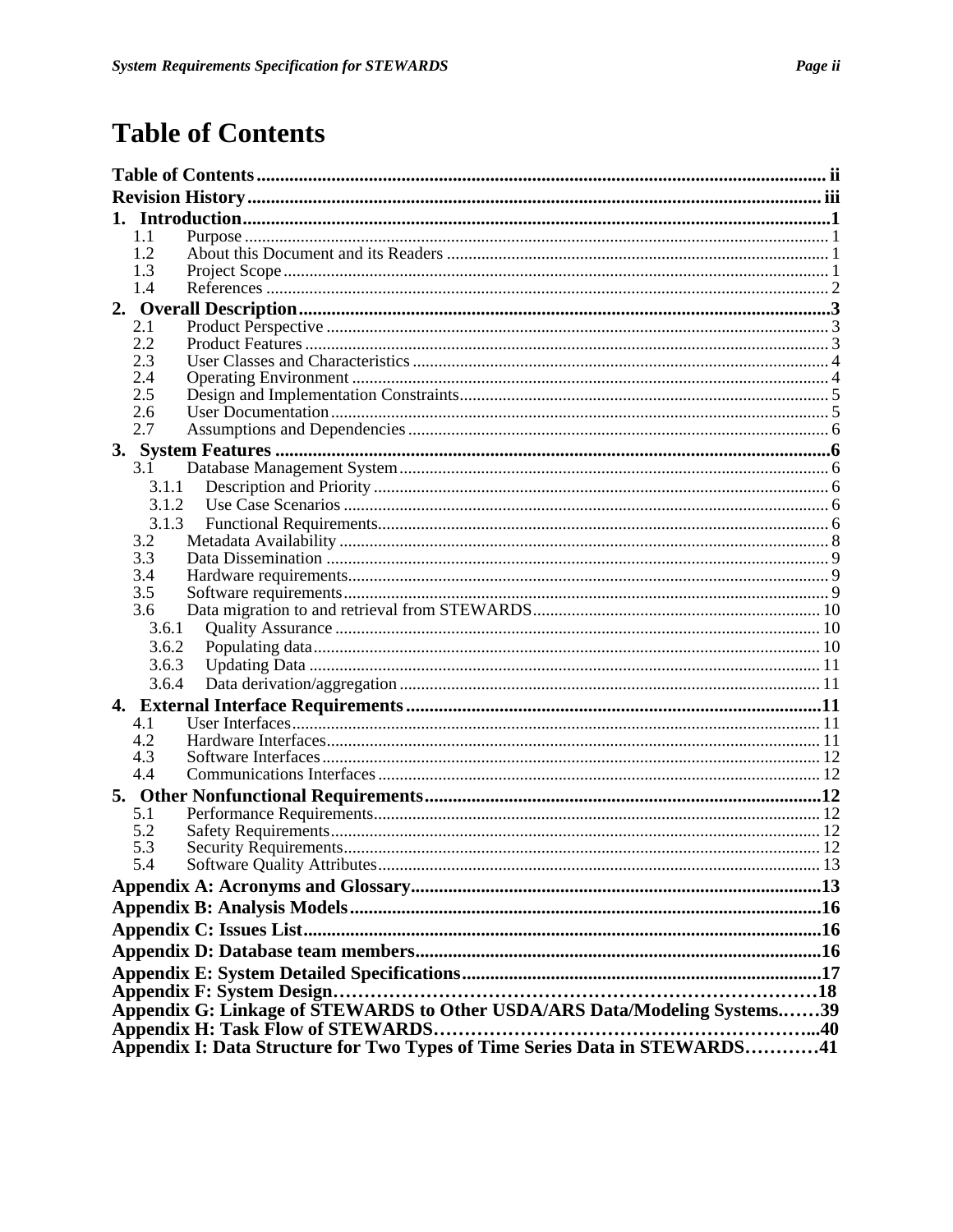# **Revision History**

| <b>Name</b>                    | <b>Date</b> | <b>Reason For Changes</b>                                                                                                                                                                                                                                 | <b>Version</b>   |
|--------------------------------|-------------|-----------------------------------------------------------------------------------------------------------------------------------------------------------------------------------------------------------------------------------------------------------|------------------|
| Sadler                         | 11/10/04    | First draft of assigned sections                                                                                                                                                                                                                          | 0.1              |
| Sadler                         | 12/08/04    | Third draft of assigned sections                                                                                                                                                                                                                          | 0.3              |
| James                          | 2/8/05      | Contributions                                                                                                                                                                                                                                             | 0.3 <sub>b</sub> |
| <b>CEAP</b> team               | 3/3/05      | Discussions at Irving CEAP meeting                                                                                                                                                                                                                        | d0.5             |
| Sadler                         | 3/8/05      | Continued from Irving and other observations                                                                                                                                                                                                              | 0.6              |
| <b>James</b>                   | 3/10/05     | Ongoing edits                                                                                                                                                                                                                                             | 0.61             |
| Sadler                         | 3/11/05     | Added Jin-Song's sections and Pruitt's<br>comments, accepted some of Dave's to make it<br>easier to see the material changes.                                                                                                                             | 0.62             |
| <b>OCIO</b>                    | 3/22/05     | OCIO inputs                                                                                                                                                                                                                                               | 0.63             |
| Sadler                         | 3/29/05     | Address upload responsibilities, MP comments<br>except those OCIO will handle, clean out<br>template instructions except for those sections<br>still blank.                                                                                               | 0.64             |
| Lombardo                       | 4/5/05      | Fleshed out OCIO input areas                                                                                                                                                                                                                              | 0.65             |
| Sadler                         | 4/5/05      | Added user class for non-ARS researchers, fixed<br>typos in section 2.7 and wherever 'thee' was,<br>and rearranged section 3.6-3.9 into sections<br>3.6.1-3.6.4, although it is not a little hard to<br>group the data retrieval with the data uploading. | 0.66             |
| Wilson                         | 4/7/05      | Modified 3.1.2, 4.1, 4.2, 4.3, 4.4 and added<br>appendix E (Sadler accepted some changes and<br>updated Table of contents and this table)                                                                                                                 | 0.67             |
| <b>James</b>                   | 4/11/05     | Add to References (section 1.5). Add to Analysis<br>Models (Appendix B)                                                                                                                                                                                   | 0.68             |
| Sadler                         | 4/13/05     | Performed overview edit for internal<br>consistency, grammar, typos, and some aspects<br>of 12 vs more watersheds.                                                                                                                                        | 0.69             |
| Lombardo                       | 4/19/05     | <b>Security Requirements Section rewritten</b>                                                                                                                                                                                                            | 0.70             |
| Philpot                        | 4/21/05     | Formatting changes                                                                                                                                                                                                                                        | 0.80             |
| Lombardo                       | 4/25/05     | Added clarification regarding scope of 1.0<br>version to Document Conventions section.                                                                                                                                                                    | 0.90             |
| Philpot                        | 5/4/05      | Formatting and JLS edit inclusion                                                                                                                                                                                                                         | 0.91             |
| Greg Willson/Jin-<br>Song Chen | 2/7/06      | Added System Design (database design and User<br>Interface Design), Appendix F, G, H, I                                                                                                                                                                   | 1.00             |
| Chen and Steiner               | 2/15/06     | Added text in system design Appendix F, G, H, I                                                                                                                                                                                                           | 1.1              |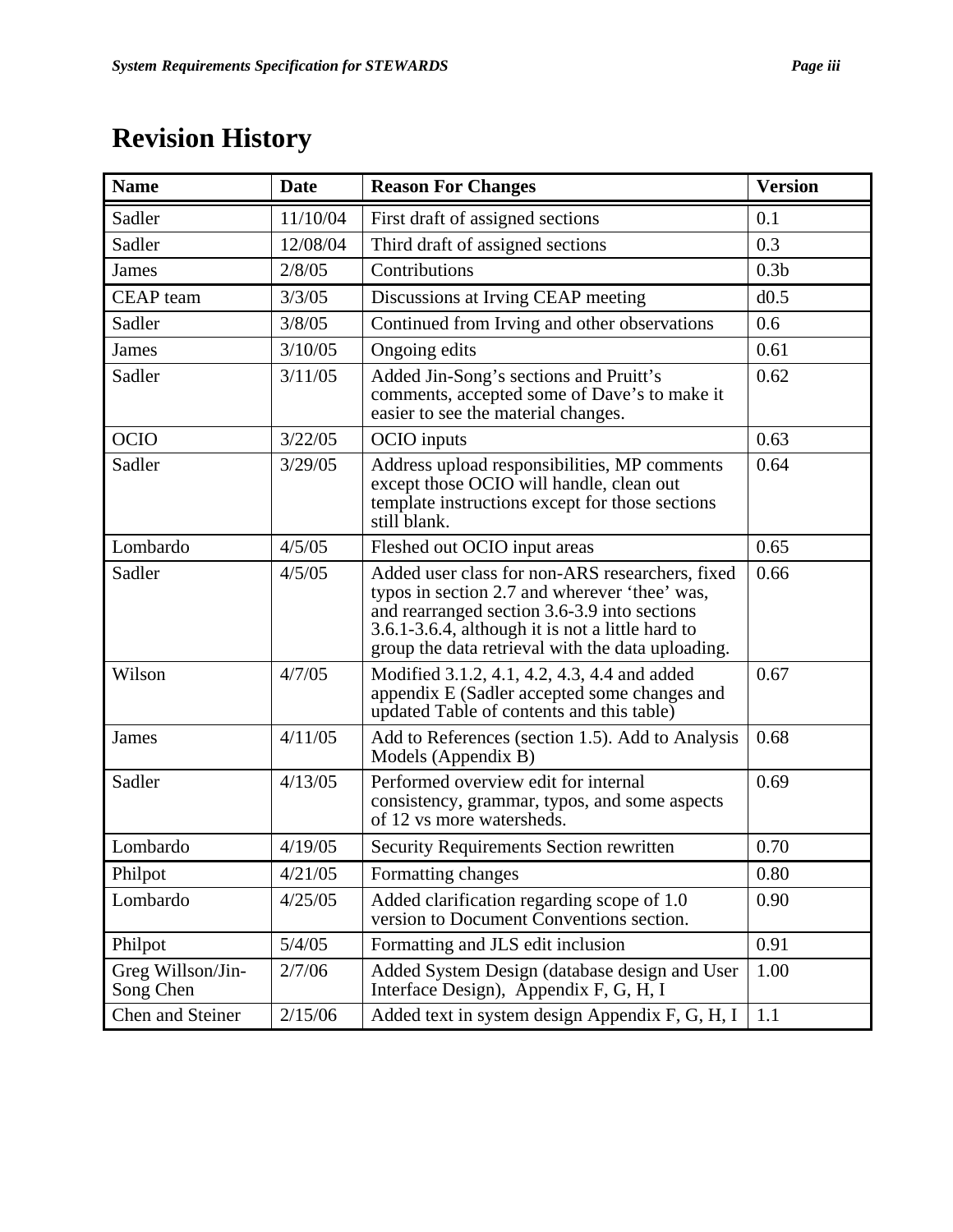# **1. Introduction**

# **1.1 Purpose**

The USDA and Agricultural Research Service (ARS) have supported hydrologic research since the 1930's and many of the research watersheds are still operational. However, data have been managed and made available independently at each research location, greatly reducing the accessibility and utility of these data for policy-relevant, multi-site analyses. The ARS is developing and implementing a data system to organize, document, manipulate and compile water, soil, management, and economic data for assessment of conservation practices. While primary responsibility for data will continue to reside at individual watersheds, the new data system will provide one-point access to data from the sites in well-documented, and standardized formats. The purpose of this document is to describe the technical and operation requirements that meet the needs of the CEAP Watershed Assessment Studies, as well as additional needs of researchers at the watershed sites and diverse outside users, in adequate detail to provide the basis for the system design. The system will be called STEWARDS: Sustaining the Earth's Watersheds – Agricultural Research Data System.

# **1.2 About this Document and its Readers**

The system requirements specification document describes what the system is to do, and how the system will perform each function. The audiences for this document include the system developers and the users. The system developer uses this document as the authority on designing and building system capabilities. The users review the document to ensure the documentation completely and accurately describes the intended functionality.

This version – version 1.0 - provides general descriptions of the system. The system developer should review the document to ensure there is adequate information for defining an initial design of the system. The users should review the document to affirm the features described are needed, to clarify features, and to identify additional features needed within the system.

The next version – version  $2.0 -$  will be the result of more detailed requirements analysis. When version 2.0 is written, the system developer and users will be asked to review this document.

The document is structured to follow IEEE 830-1998 standards for recording system requirements.

# **1.3 Project Scope**

As part of the Conservation Effects Assessment Project (CEAP), twelve ARS Benchmark Watersheds will support watershed-scale assessment of environmental effects of USDA conservation program implementation. The ARS Benchmark Watersheds represent primarily rainfed cropland, although some of the watersheds also contain irrigated cropland, grazingland, wetlands, and confined animal feeding operations. Three additional ARS watersheds may be added in the future to represent additional land uses. Conservation practices to be emphasized will include NRCS CORE 4 practices for croplands (conservation buffers, nutrient management, pest management, and tillage management), drainage management systems, and manure management practices. Environmental effects and benefits will be estimated primarily for water and soil resources, with some assessment of wildlife habitat and air quality benefits in some watersheds.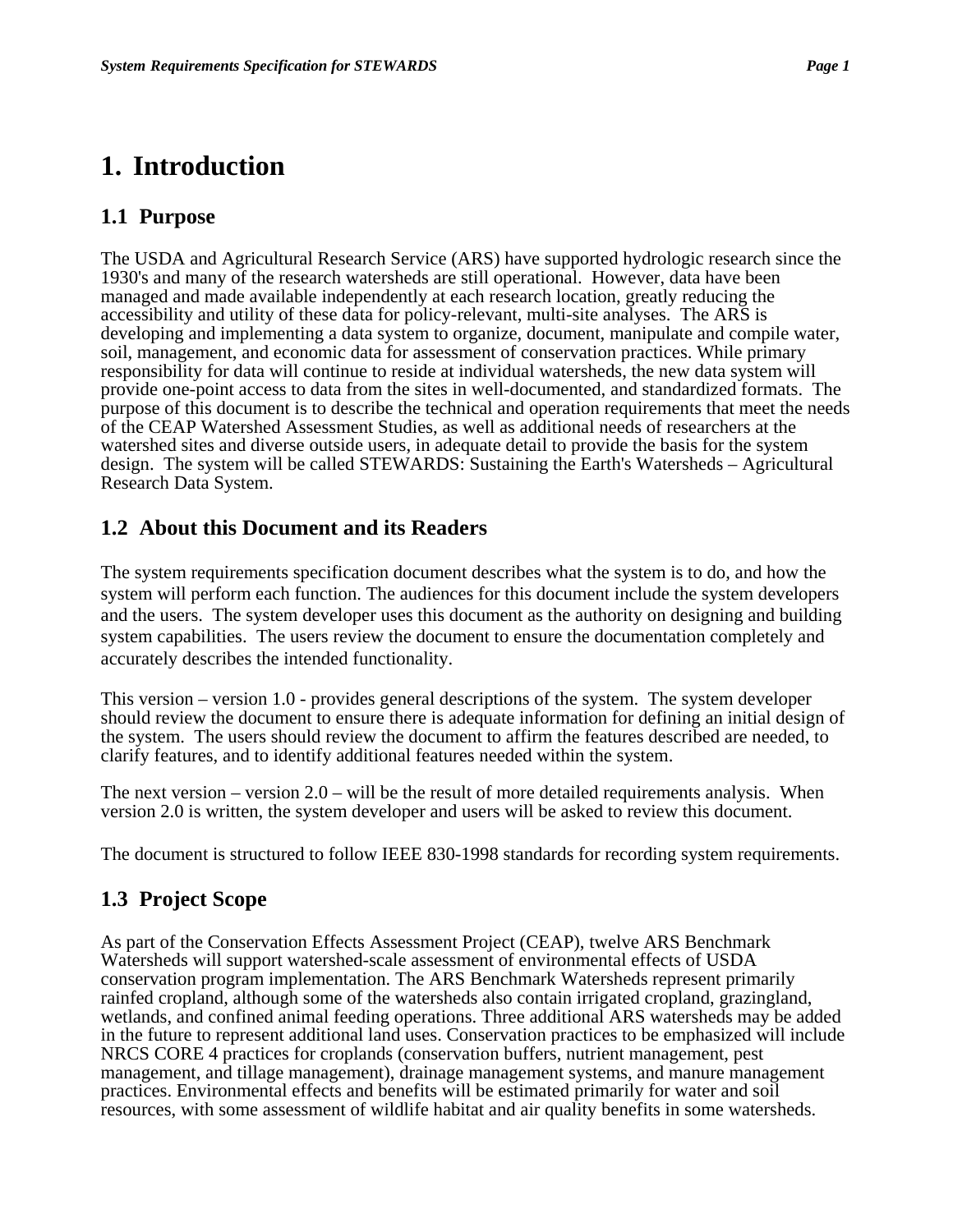The goal for the watershed-scale research is to provide detailed assessments of conservation practices and programs in a selected watershed, provide a framework for improving the performance of the national assessment models, and support coordinated research on the effects of conservation practices across a range of resource characteristics (such as climate, terrain, land use, and soils).

The basic requirement for STEWARDS is to deliver consistent high quality data in support of the CEAP watershed-scale assessment from a one-stop data portal to the CEAP clients and, in time, the public at large. The data system consists two main parts -- a central database management system for the storage and management of data, and a client application to allow users access and interact with the data. The data stored in the database can be viewed and downloaded using graphical and tabular interface tools.

The data system will serve as a repository where diverse end-users can access, search, analyze, visualize, and report various types of integrated watershed data contributed from the multiple locations. Types of data will be diverse, including biophysical data (i.e., point-based in time and/or space, spatially variable data, time series), data about land use, management, and conservation practices; and economic data. Where applicable, data from the NRCS, Economics Research Service (ERS) Agricultural Resources and Environmental Indicators database, other ERS sources of data on costs of conservation practices, and land use and management data of NASS or other agencies will be utilized.

The intention of the team is that ARS researchers at watershed locations retain primary responsibility for data collection and management. Sites may chose to retain existing data management protocols or change location protocols to those of STEWARDS. However, STEWARDS must have the capability to translate data from location-specific formats into the standardized STEWARDS formats. Data on STEWARDS will not be available to the public in real time. Access to real-time data will remain at the discretion of each location research team. Instead, annual or more frequent updates from location databases to STEWARDS will be made by the watersheds' staffs after the locations have completed their quality assurance procedures.

# **1.4 References**

Conservation Effects Assessment Project: http://www.nrcs.usda.gov/technical/nri/ceap/

Content Standard for Digital Geospatial Metadata (version 2.0), FGDC-STD-001-1998: http://www.fgdc.gov/metadata/contstan.html

USDA Metadata Tool for creating SCI minimum compliance metadata: http://www.gis.sc.egov.usda.gov/software/tools/arcgis/metadata-tool.html

Soil and Water Assessment (SWAT) Model: http://www.brc.tamus.edu/swat/edu.html

AnnAGNPS Pollutant Loading Model: http://www.ars.usda.gov/Research/docs.htm?docid=5222

USDA Web Style Guide http://sharedservices.usda.gov/

IEEE 830-1998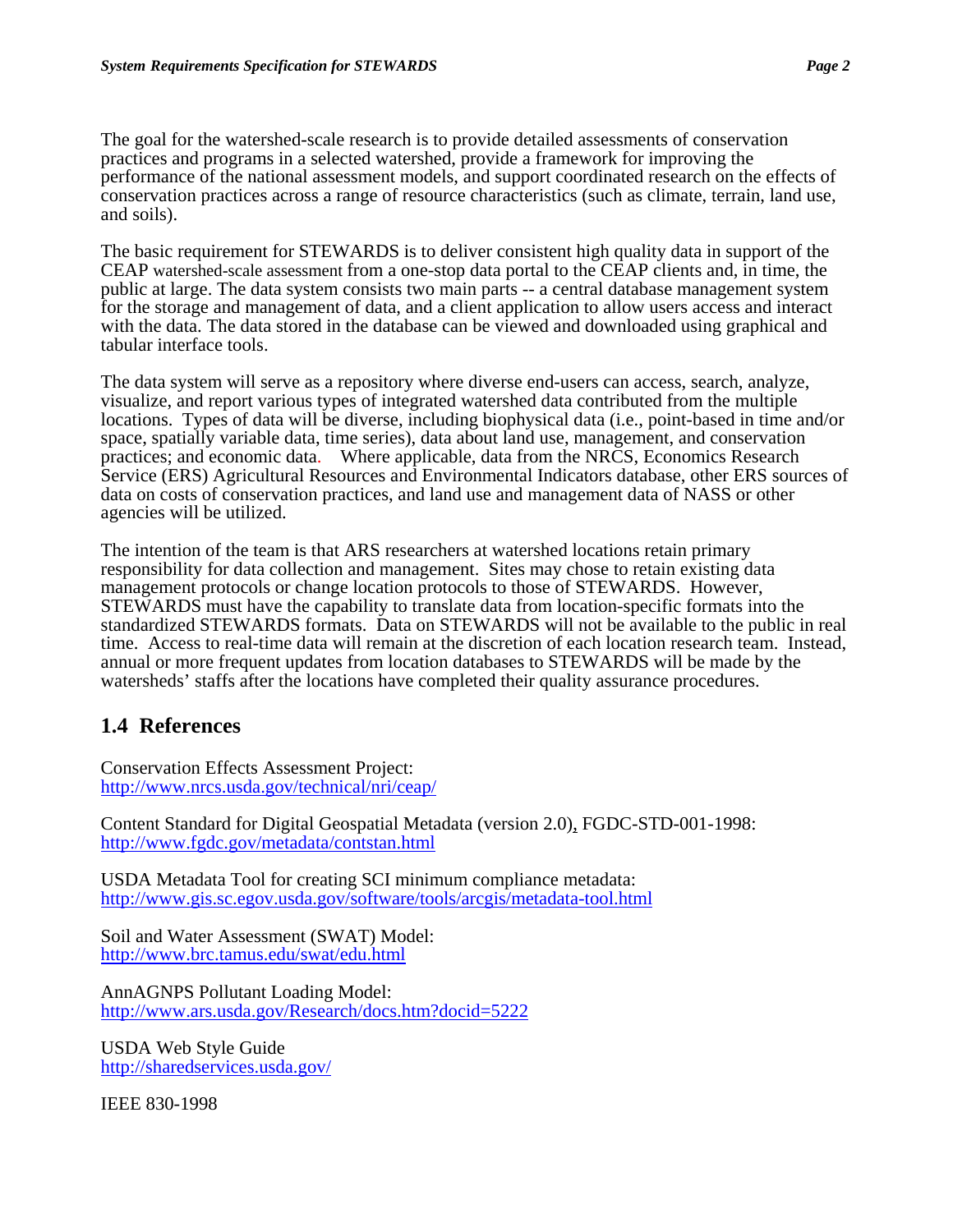Institute of Electrical & Electronics Engineers Recommended Practice for Software Requirements Specifications

# **2. Overall Description**

# **2.1 Product Perspective**

This product is a new, centralized data system. Source data for this system are the long-term ARS watersheds, with those participating in the CEAP project expected to participate in this data system first.

# **2.2 Product Features**

The data system consists two main parts -- a central database management system for the uploading, storage, and management of data, and a client application to allow users access and interact with the data. Diverse end-users can access, search, analyze, visualize, download, and report various types of integrated watershed data contributed from the multiple locations. Types of data will include biophysical data (i.e., point-based in time and/or space, spatially variable data, time series), data about land use, management, and conservation practices; and economic data. See figure 1.

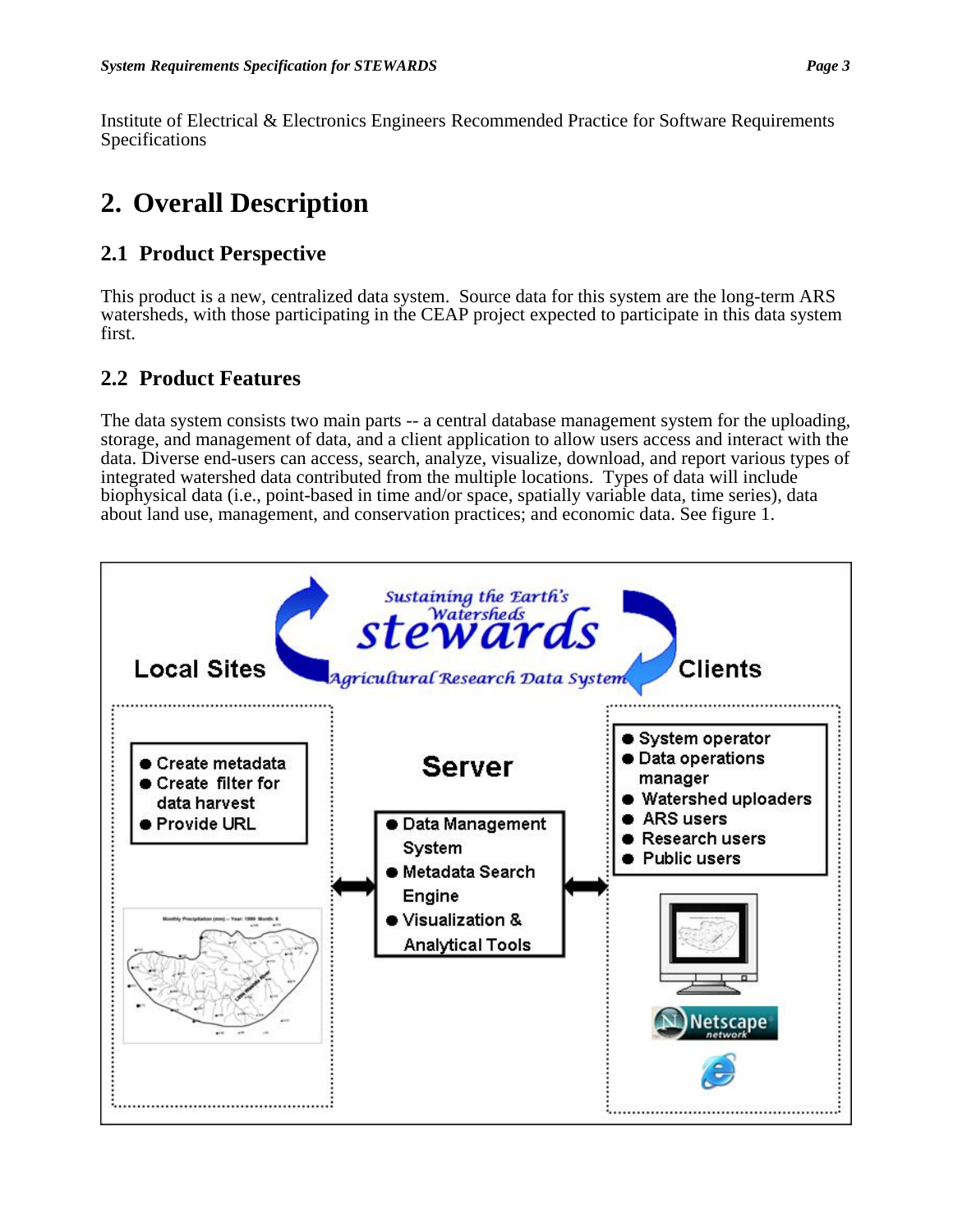## **2.3 User Classes and Characteristics**

The user classes of this database system will be

- UCC-1: System operator: Staff at OCIO responsible for maintaining executable code, requiring full access to all aspects of the system.
- UCC-2: Data operations manager: Staff, probably at OCIO, responsible for data archiving and maintenance, requiring read/write/modify privileges to all data in the system. This includes the role commonly thought of as a Database Administrator (DBA).
- UCC-3: Watershed uploaders: Staff in the watersheds who have responsibility to upload local data requiring write access to space allocated to their specific watershed.
- UCC-4: ARS users: ARS scientists, engineers, and support staff who require ARS watershed data for research purposes. These would likely be conversant with the general characteristics of the data content, and to a lesser extent have abilities manipulating views of the data using database tools such as envisioned for this database system. These users will need user/password authentication to enable user settings management and to have access to data protected through the confidentiality agreements among agencies participating in CEAP.
- UCC-5: Research users: Non-ARS scientists, engineers, and support staff who require ARS watershed data for research purposes. These would have similar characteristics and needs as ARS users, but because of the agency-level confidentiality issues, could not access the password-protected sensitive data.
- UCC-6: Public users: Eventual release of the database system to the general public will add university and agency researchers who would appear similar in training to the primary users, but also would add clients with the entire range of training and interests. These users would have access to the public data without need for authentication.

# **2.4 Operating Environment**

The rule for selecting hardware and software is that the components/application must be functionally efficient, capable of interfacing with other software, and easy to maintain.

- OE-1: The System shall operate with the following Web browsers: Microsoft Internet Explorer versions 5.0 and 6.0, Netscape Communicator version 4.7, Netscape versions 6 and 7, and FireFox.
- OE-2: The System shall operate on Certified and Accredited servers running the current corporate approved versions of operating systems as appropriate.
- OE-3: The Data Management portion of the system shall permit user access from the corporate Intranet and, if a user is authorized for outside access through the corporate firewall, from an Internet connection at the user's home.
- OE-4: The Data Research and Reporting portion of the system shall provide public access to reviewed and approved data sets.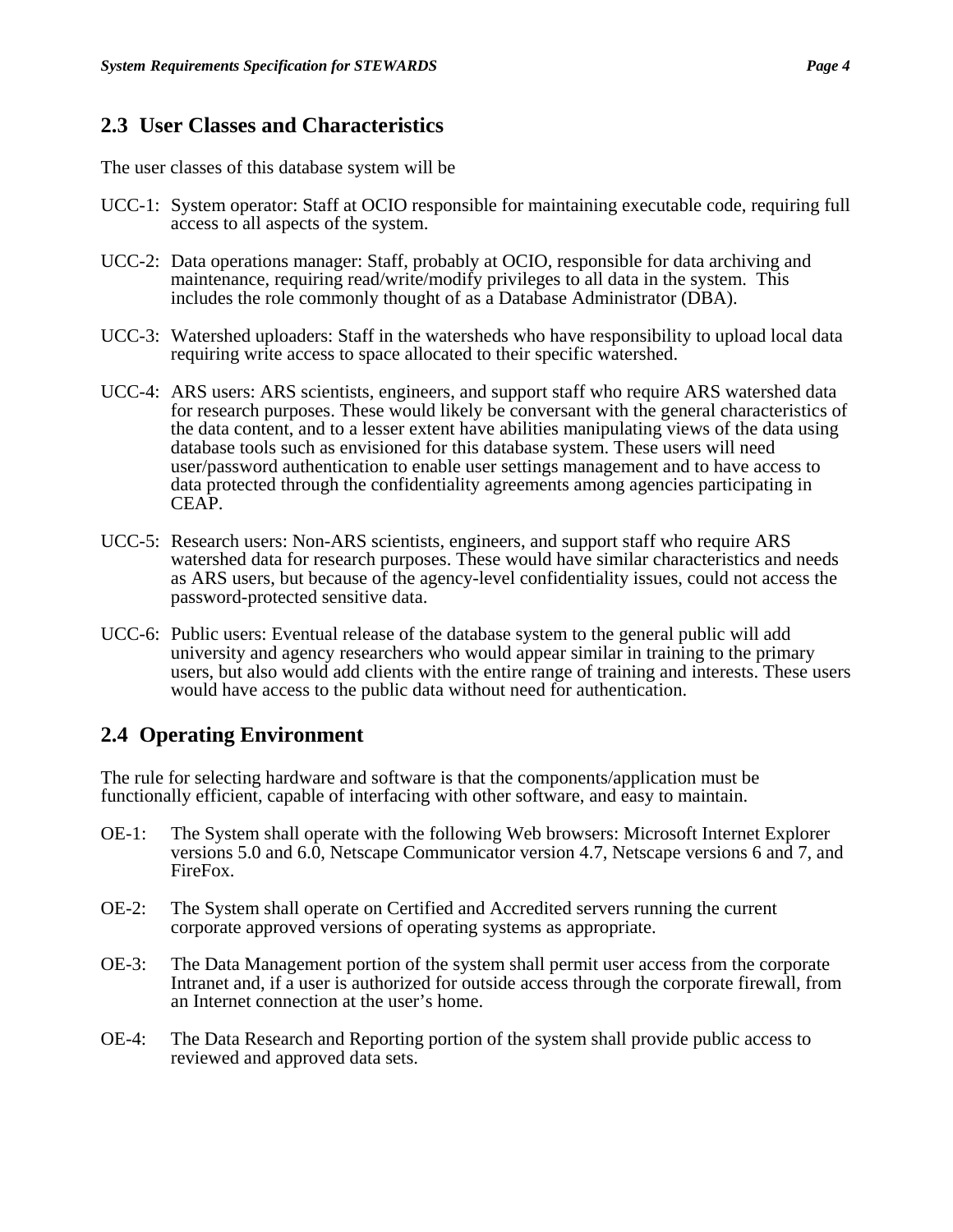## **2.5 Design and Implementation Constraints**

The goal of the web application is to be platform independent on the client side wherever possible. Therefore, the web applications will be implemented to run on the server side as much as possible. Also, it is required to test the application using different platforms, connection speeds, screen settings, colors/graphics, and browsers.

- CO-1: Portability: The application codes generated during prototyping may not run properly when re-hosting the data system to a non-Windows OS or transferring the data system to another location.
- CO-2: Database Design: The database structure should be as complete as possible during the design stage but there should be a room for modification without a large overhaul during later phases.
- CO-3: Data uploading and management will likely be done as infrequently as once a year. This fact greatly limits the complexity of the user interface and the learning curve needed for completing this task.
- CO-4: The system shall use the current corporate standard Microsoft SQL Server database engine.
- CO-5: The system shall be in compliance with all Accessibility, Web Design, and Security policies applicable*.*
- CO-6: As part of standard operating procedures, a testing plan will be documented during the Design phase*.* The testing plan will be based on user roles, modules or use cases, required tasks and expected outcomes.

## **2.6 User Documentation**

User documentation will consist of the several components usually expected of a modern web-based software application, including a tutorial, help pages, FAQ's with an online request form, and a complete user's manual.

- UD-1: A tutorial will provide a quick start, a walk-thru of major system features, and further reference source for the complete system features.
- UD-2: An online hierarchical and cross-linked help system in HTML will describe and illustrate all system functions.
- UD-3: An online form will enable users to request help. Frequently asked questions will be screened for the FAQ pages.
- UD-4: The user's guide (or user manual) will contain sufficient information and instructions required to access and use the data system. It will include:
	- UD-4.1. Overview of the system features and architecture.
	- UD-4.2. Instructions for accessing the system.
	- UD-4.3. Samples of screens, where appropriate.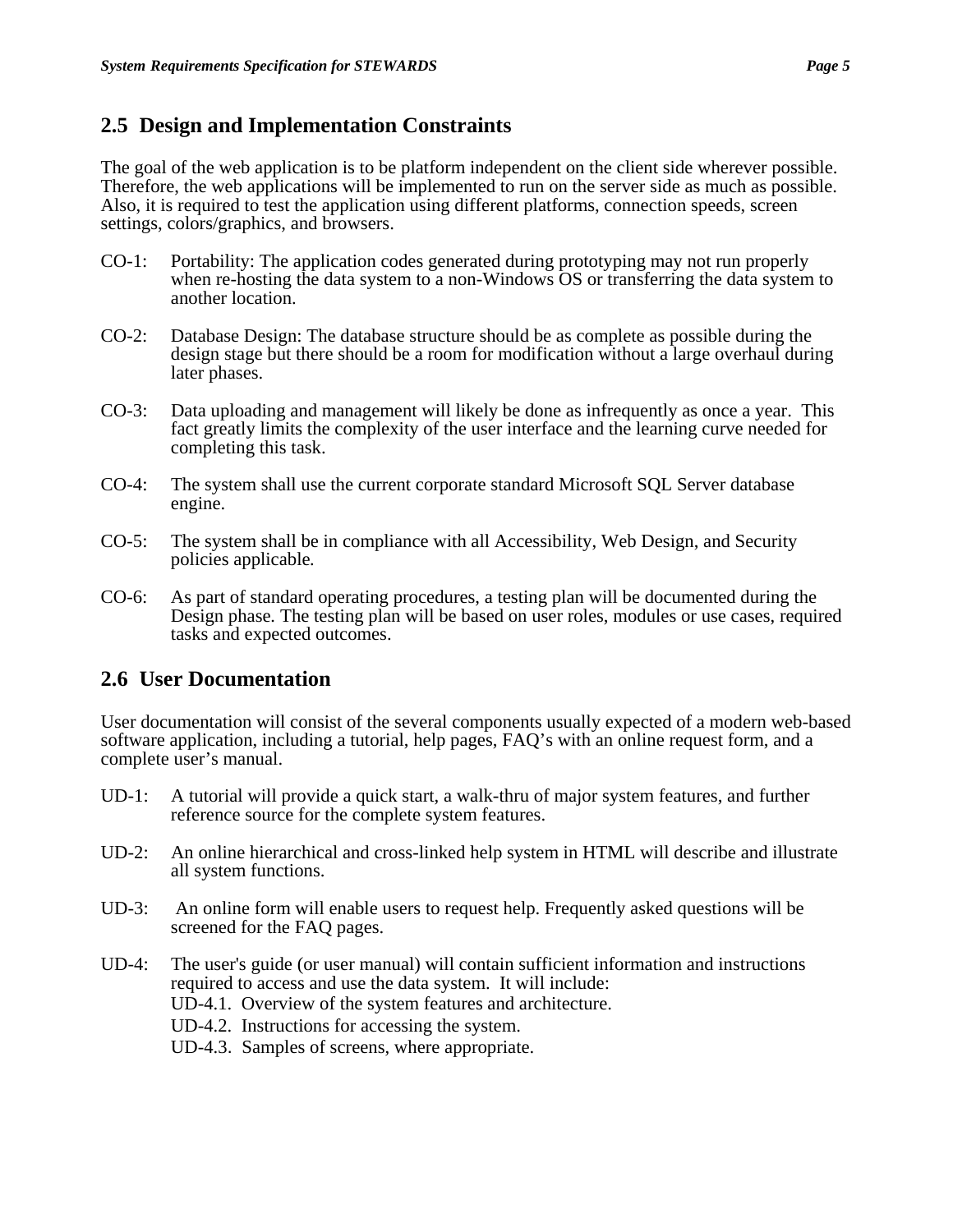## **2.7 Assumptions and Dependencies**

It is anticipated that each watershed location will provide human and fiscal resources required to prepare metadata files, data files, work with the data team on initial import of data, perform subsequent data uploads, and provide site-specific support to users of the system. If a location has inadequate resources, the minimal data required for CEAP analyses will be identified and the data team will provide additional support to that location. This may result in a location's data coming into the system later than scheduled.

Team leaders anticipate availability of the operational platform at the ARS OCIO level. Pilot and, as a contingency, operational data systems may be developed and maintained at El Reno or other research locations.

It is anticipated that funding from NRCS will partially support this activity through FY07. If that funding were not available or insufficient in future years, base funds at the locations and/or discretionary funds from the Area and Headquarters funds would support the activity but the timelines would be adjusted.

Help desk funding will be determined from staffing needs identified during the design phase and a proposal will then be made to NPS.

# **3. System Features**

## **3.1 Database Management System**

The standardized data structure will facilitate database development, storage, and maintenance; metadata development, storage, and maintenance; and support database functionality, including tabular and spatial data queries, evaluation, visualization, and transfer (downloading) to off-site locations.

#### **3.1.1 Description and Priority**

The database management system should be stable and secured, have high performance (in terms of speed and efficiency/effectiveness), and be easy to maintain. This component is central to the effort and is thus of highest priority.

#### **3.1.2 Use Case Scenarios**

The team will elicit user requirements from a cross-section of user class members (see section 2.3) to accurately and completely describe the expected uses and functionality of the system. To elicit requirements, the user class members will be asked via conferencing, interviews, and email, to provide a detailed description of the user actions and system responses that will take place during execution of the use case under normal, expected conditions. The summation of responses will lead to an accurate and complete inventory of user requirements.

#### **3.1.3 Functional Requirements**

#### FR-1: DATABASE

FR-1.1: Database design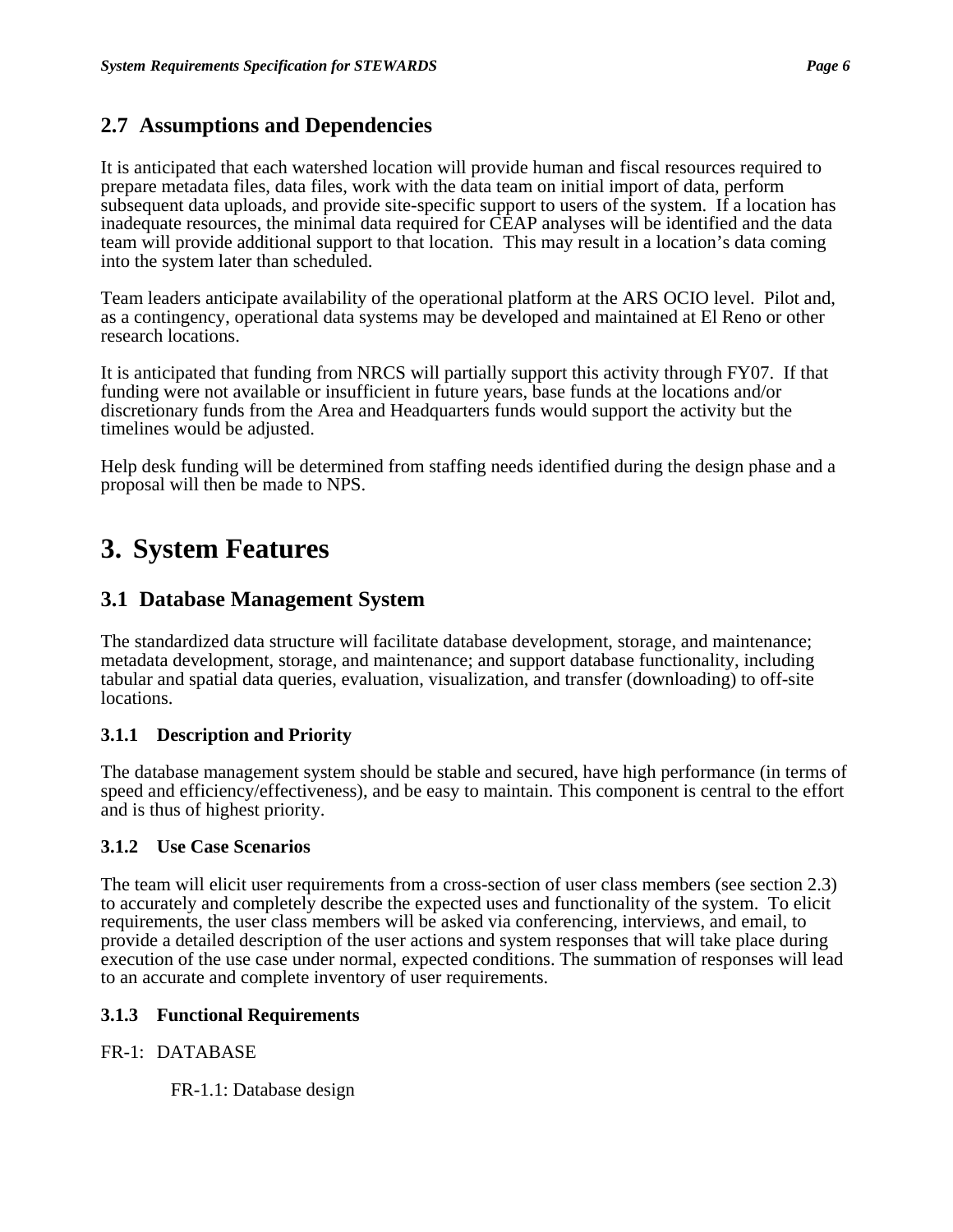Establish a database in support of CEAP that will house the collective data assembled or generated during research activities. The database will support a variety of data types and formats, including but not limited to: spatial data - vector, raster, imagery, and tabular; tabular data – static and time-series; spreadsheets; documents; reports; photographs; and URL links.

FR-1.2: Modeling support

The use of agricultural models (SWAT, AnnAGNPS) is a core element of the CEAP effort. Several modeling-related database topics will need to be addressed:

1. Maintenance and reporting of uncertainty or error in measured data, in spatial components of GIS data, and in modeling output. Reporting of uncertainty may take place on an individual sample basis, on a method or procedural basis, or on an entire database.

2. Models will require specific input data and will generate output data during the calibration and validation phases, sensitivity analyses, and exploratory scenarios. The current scope of the STEWARDS system is to provide measured data for input to the model and for comparison to output.

#### FR-2: DATA ACCESS

FR-2.1: View entire universe of watersheds from top-level screen for selection

Design tools to navigate the individual watershed sites and their data.

FR-2.2: View watershed descriptive data

Summary descriptions of research watersheds, stations, and instruments that are useful in describing the research activities should be accessible. This information would not be considered 'formal' metadata.

FR-2.3: Browse, query, and download individual sampling station data and metadata

Provide access to the data via browsing of sites, stations, and instruments; allow for simple queries to individual datasets; provide a metadata search tool to query dataset parameters; and allow for downloading of datasets (full or partial).

FR-2.4: Visualize time-series data

Users may wish to examine time-series data, e.g. stream discharge data, over a user-specified time frame in order to select only those data desired for download. Charting tools in association with the query engine are desirable.

FR-2.5: Generate tabular reports of selected data

Provide access to CEAP-related reports, tables, and project documents.

FR-2.6: Visualize, query, and download spatial data

Agricultural research data are inherently spatial in nature. STEWARDS will provide web-based geographic information tools to allow site-specific data to be viewed within their spatial context. These tools will provide browse and query functionality and support links to download spatial data and their associated tabular data.

FR-2.7: Browse, visualize, and download agricultural modeling data and results

Much of the initial effort in CEAP will focus on the use of agricultural models (e.g. SWAT, AnnAGNPS) in the CEAP watersheds. Users will be able to examine the data used in the modeling effort, visualize the results in their spatial context, and download the model input data and results.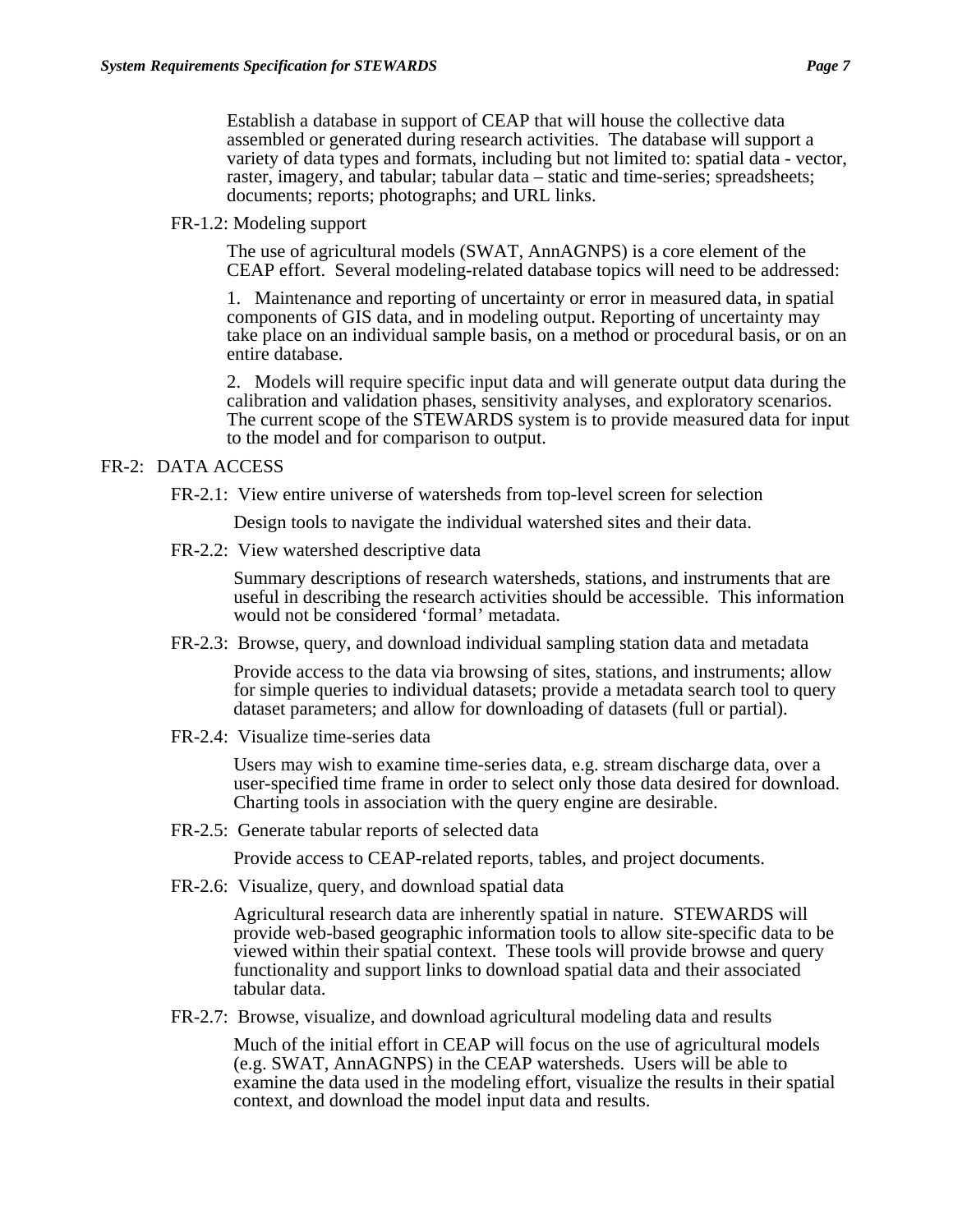#### FR-3: METADATA

FR-3.1: Maintain metadata database

Develop and maintain a metadata database that provides browse and query access to formal descriptions of the database elements. Provide tools for database contributors to create and upload metadata compatible with the STEWARDS metadata database.

FR-3.2: Browse and query watershed metadata by theme or location

Develop search tools that query watershed, station, and instrument metadata across the STEWARDS database. Metadata query tools will support query by location, theme, and keyword.

- FR-4: SYSTEM SUPPORT
	- FR-4.1: Administrative metrics user access lists, data download estimates
	- FR-4.2: User feedback, user support tools

FR-4.3: Conform to USDA web site style guide

## **3.2 Metadata Availability**

Metadata are data about data. The STEWARDS database will maintain a metadata report for each database in STEWARDS. The metadata of individual datasets should be created at the local watershed sites for local use and for populating a CEAP metadata database. Elements of the STEWARDS Metadata system will include:

MA-1: Metadata standard

Adopt a metadata standard that is compliant with Federal regulations. The current Federal standards for spatial data are the *Content Standard for Digital Geospatial Metadata (version 2.0),* (http://www.fgdc.gov/metadata/contstan.html), FGDC-STD-001-1998. There are some indications that the Federal government may implement the ISO 19115 geographic information/metadata standard in the future. If this occurs, the CEAP database team will evaluate conversion of metadata.

MA-2: Metadata input tool

Implement a metadata input tool that supports creating and editing of metadata in the chosen format. The metadata tool will allow for local and web-based input and editing. A likely scenario involves a web-based wizard which allows users to specify particulars of a data set, and then save those answers and relate them to a particular project, so that these selections can be re-used in future uploading operations.

MA-3: Metadata query system

Implement a web-based browse-and-query tool for searching STEWARDS metadata. Queries by location, theme, and keyword will be supported. A likely scenario involves a web-based wizard which allows users to specify particular querying parameters and then save them for reference later such that time-based comparisons are facilitated with minimal user training.

MA-4: Metadata database Implement a database of STEWARDS metadata elements. The database will provide browse and query functionality.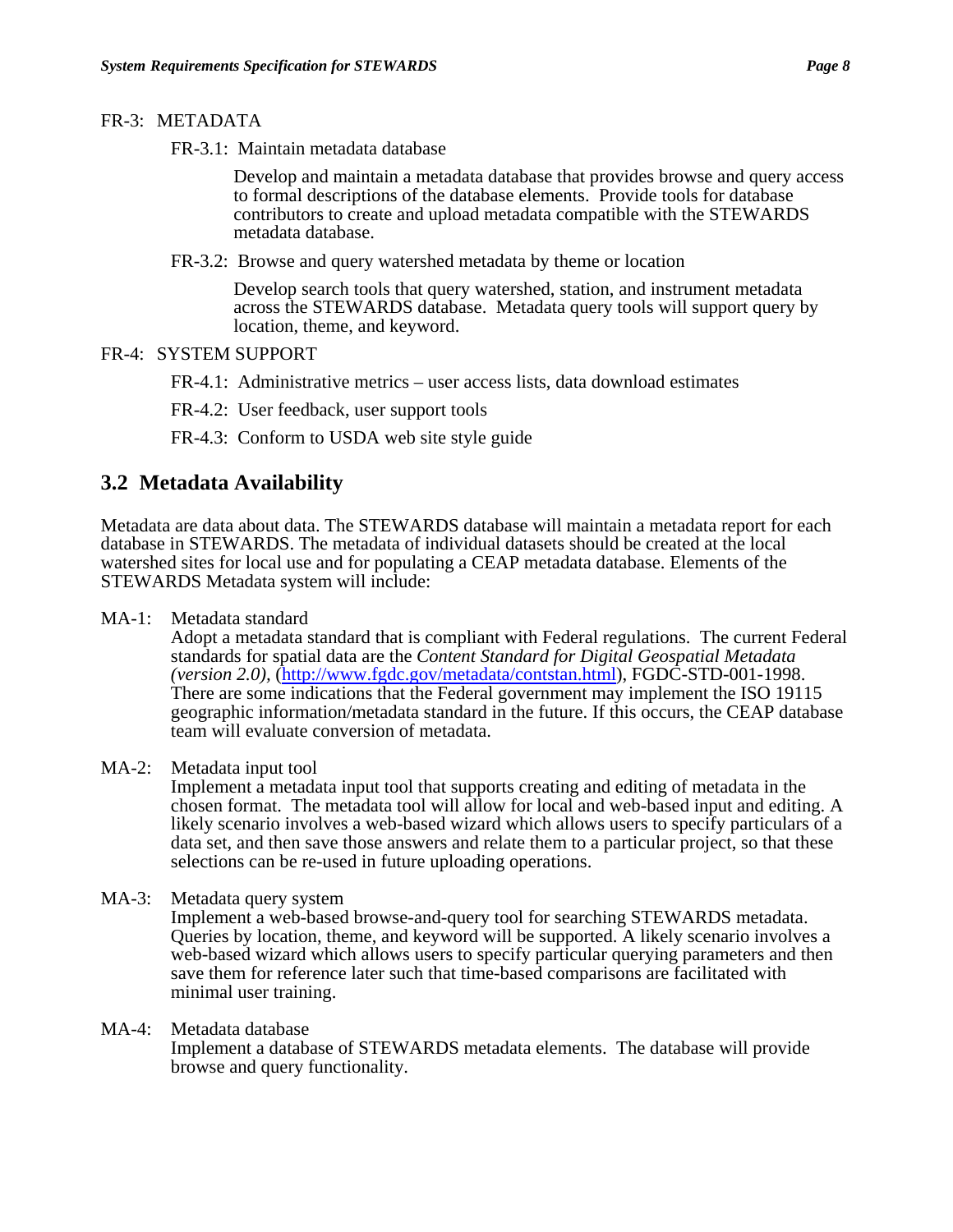## **3.3 Data Dissemination**

To make data electronically available any place and any time through a web server-client service, the web service will be platform independent as much as possible. Where there is an exception, the software/hardware requirement should be specified for a particular application. Users whose computing environment precludes downloading the data via the internet will have the opportunity to acquire data, reports, model results and other STEWARDS information via alternative media.

## **3.4 Hardware requirements**

#### HR-1: Data Storage

HR-1.1: Online Storage - The system needs to be able to store hundreds of megabytes of data on demand. The potential for needing Gigabytes of data storage capacity is also in the realm of possibilities. Further requirements gathering is needed to get real-world estimates of such data storage needs.

HR-1.2: Near-line Storage – All User and Application data as well as software installation and configuration files must be fully backed up week-nightly. Further, secure, off-site storage will be performed on a weekly basis with 24-hour retrieval times.

HR-2: Networking

HR-2.1: Load Balancing - Application Servers and Database servers must be load balanced at the application level to ensure maximum stability and availability. Specific scenarios, such as fail-over versus session-managed load balancing need to be addressed in the functional requirements specification.

HR-2.3: Private Network - The system requires a "back-end" private network environment in order to ensure that end-user operations (on the front-end) are not impeded by database backups, index propagations, or other large back-end data transfers.

HR-2.4: The system will use, where appropriate, the standard hardware and data communications resources provided by the ARS OCIO at the ARS George Washington Carver Center in Beltsville, MD. This includes, but is not limited to, the general Ethernet network/T1 connection at the server/hosting site, network servers, and network management tools.

## **3.5 Software requirements**

- SR-1: Backup Software Data and application backups will be managed through fully supported backup software solutions.
- SR-2: HTTP and GIS Server Applications As the Web will be the primary delivery protocol for the application, HTTP and related GIS server applications will be required to support system functionality.
- SR-3: Web Browsers and Browser Plug-ins In support of External Interface requirements, commonly supported web browsers will be used to implement a thin-client architecture. The use of Browser plug-ins will be judiciously restricted on an as-needed basis.
- SR-4: Email Services– As a secondary delivery protocol for alerts, data, and other information from the system, email server applications will be required to support system functionality.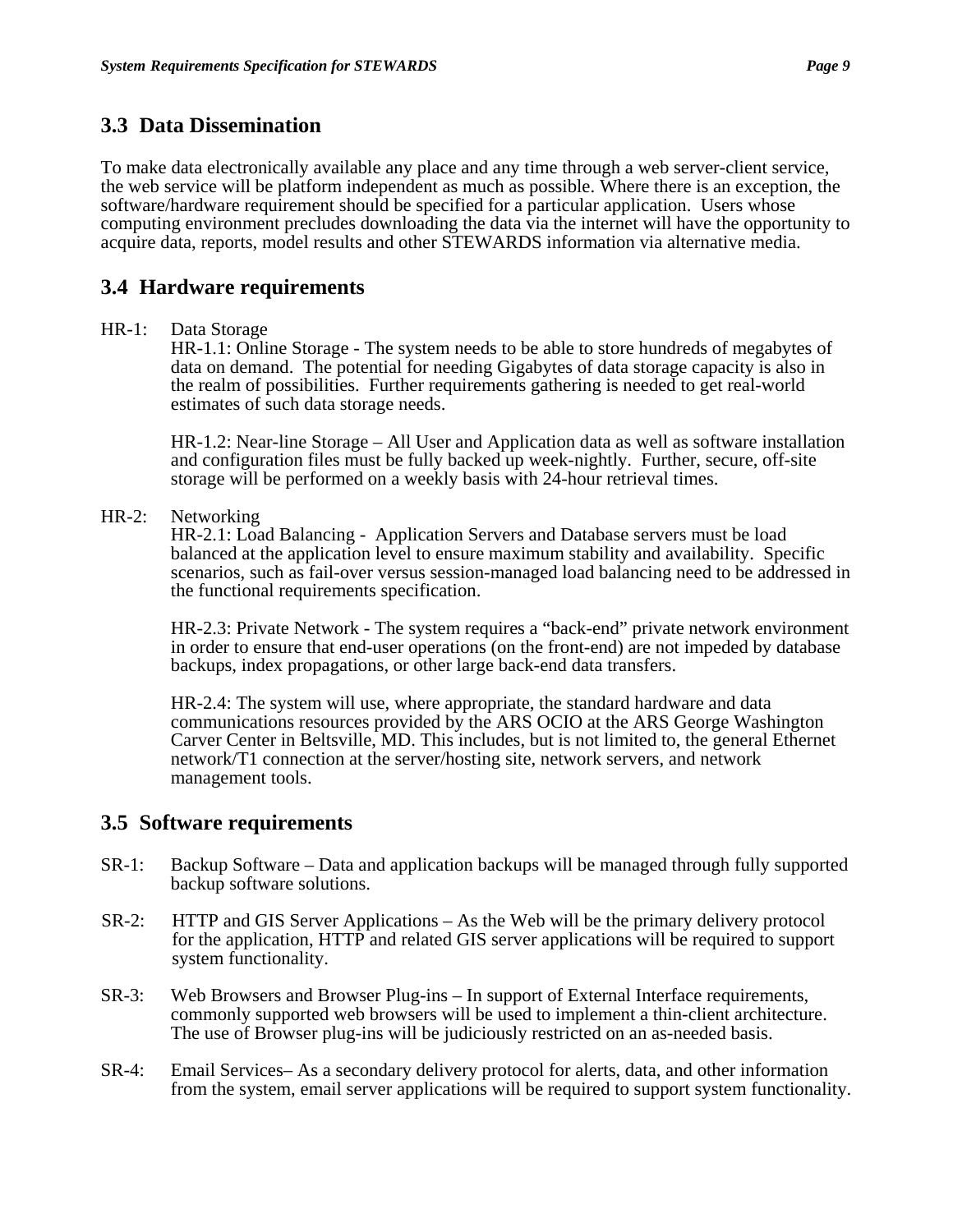- SR-5: Relational Database Management System As the primary data storage mechanism for the corporate standard relational database management system, Microsoft SQL Server will be required to support system functionality.
- SR-6: The system will use, where appropriate, the standard software resources provided by the ARS OCIO. This includes, but is not limited to, MS ASP/Java Scripts,  $C^{++}/C^+$ , MS SQL server and IIS, or the use of PHP/Perl, JB scripts,  $C^{++}/C^+$  MySQL server, and Apache server.
- SR-7: The system will make data available in standardized data formats such as tab-delimited text for use on users' client systems including local installations of ARC GIS software or other off-line software applications.

# **3.6 Data migration to and retrieval from STEWARDS**

Data will be subject to quality assurance prior to either initial or recurring uploading to STEWARDS. Initial population of STEWARDS will require that transition filters be developed jointly between the STEWARDS team and the individual watersheds. These filters will provide the same function for recurring, probably annual, uploads.

## **3.6.1 Quality Assurance**

Local watershed staff will be responsible for performing necessary quality assurance/quality control (QA/QC) procedures prior to data being uploaded to the STEWARDS database. Measurement methods and QA/QC procedures established by the CEAP Quality Assurance Team will be used by local data producers and recorded in the data provided to STEWARDS.

The purpose of quality assurance is intended to provide added assurance of data integrity. Quality assurance checking will be carried out at two different levels – local site level and central site level. First, the guidelines for quality assurance, including parameter-specific ranges, threshold values, quality flags etc., will be determined. Quality assurance checking at the local sites may be performed before or during the standard exchange file conversion phase. A general quality assurance checking, not as specific as at the local sites, will be carried out during the data uploading stage. Note that a) the primary responsibility for data quality assurance rests with the individual sites and b) the quality assurance ranges, criteria, etc., used here should be consistent with the quality assurance information specified in metadata (and may be a component of the data dictionary).

## **3.6.2 Populating data**

Basic information regarding individual watersheds will be made available to STEWARDS by local watershed sites. Basic information may include spatial data in a GIS-compatible format; descriptive data about stations, instruments, methods, or procedures; reports; modeling results; and other data. Data will be reformatted to be compatible with the STEWARDS data schema and CEAP modeling requirements. Watershed data to be used in modeling that does not conform to model requirements will be processed in STEWARDS for inclusion in the STEWARDS databases.

As part of the initial population of the database, time-series data (measurement data, annual land use information, weather/climate data) that has been collected by local watershed staff will be processed through local and CEAP QA/QC procedures and uploaded to the STEWARDS database by watershed staff per obligations to CEAP Objective 1.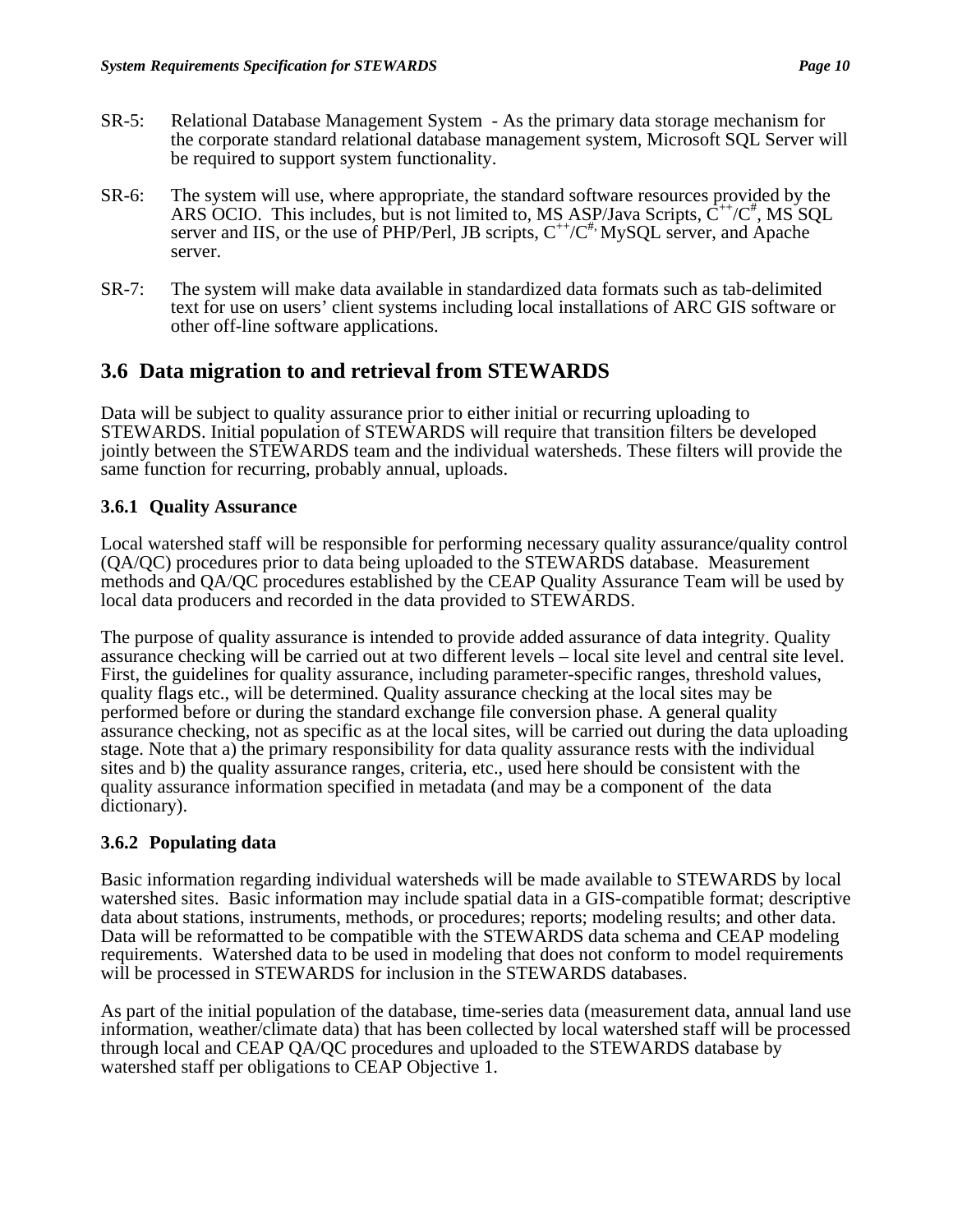Protocols for data imports from local sites via input files with different formats will be developed and implemented jointly between the STEWARDS team and the local watersheds. The standard exchange file format will have been jointly determined first. A single import filter will be written to parse the standard formatted (e.g. tab-delimited) files from the local watershed sites. In this manner, all the data files from the local sites will have consistent formats when they are stored in the central site. The filter developed for the intial population of the database will be available for use in later periodic uploads.

#### **3.6.3 Updating Data**

Time-series data (measurement data, annual land use information, weather/climate data) and other data (spatial data, metadata) will be collected by local watershed staff, processed through local and CEAP QA/QC procedures, and uploaded to the STEWARDS database on an annual basis using the filter developed during the initial population of the database. Requests will initiate from the central system per schedule negotiated with individual watersheds. Compliance by watershed staff is understood to be expected per obligations under CEAP watershed project plans revised to accommodate the CEAP project plan objective 1.

#### **3.6.4 Data derivation/aggregation**

The central database will allow users to access the data of individual watersheds, sub-watersheds on a station-by-station basis, or a collection of stations if the entire dataset is desired. Multiple levels of data aggregation of time-series data (daily, monthly, or yearly) will be supported. A great flexibility of export data should be also available in terms of data volume (the number of data entity and time coverage) and output format [for example, for tabular data – comma separated values (csv) or database format (dbf); for spatial data – shape files (shp) or ascii grid files (grd); for reports – Adobe page definition format (pdf)].

# **4. External Interface Requirements**

## **4.1 User Interfaces**

The user interface will be simple and consistent, using terminology commonly understood by the intended users of the system. The system will have a simple interface, consistent with industry standard interfaces, to eliminate the need for user training of infrequent users. The STEWARDS team will evaluate the user interface of similar systems and apply appropriately. For additional details see Appendix E. User testing will be used to ensure the user interface is clear (simple, commonly understood vocabulary, intuitive to use without training), complete (users can perform all functions from the interface), and consistent (buttons and wording are the same throughout the system).

## **4.2 Hardware Interfaces**

No extra hardware interfaces are needed. The system will use the standard hardware and data communications resources provided by the ARS OCIO at the ARS George Washington Carver Center in Beltsville, MD. This includes, but is not limited to, the general Ethernet network/T1 connection at the server/hosting site, network servers, and network management tools. This system will include a warning message when a low transmission speed is detected, and a non-graphical interface option will be available.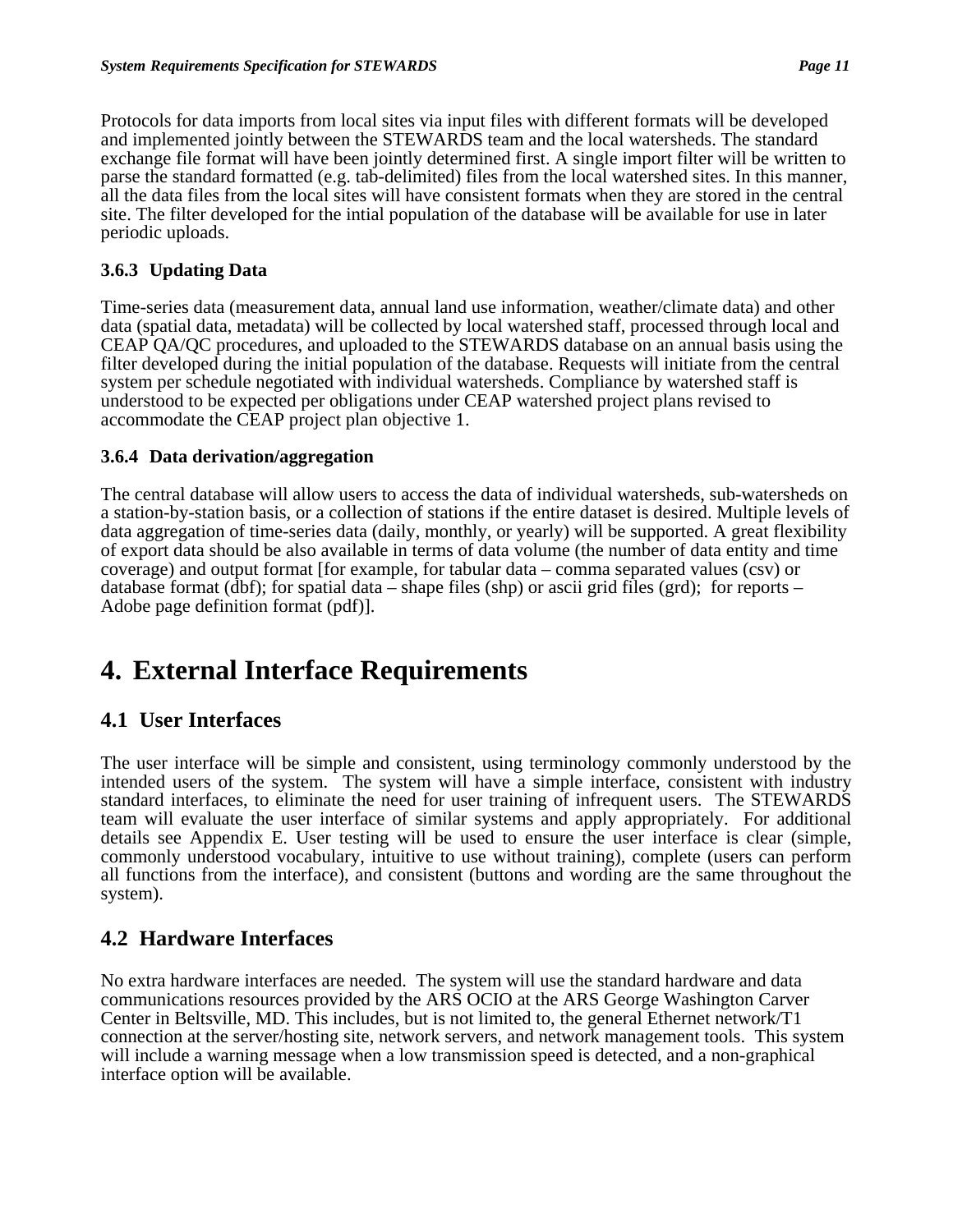# **4.3 Software Interfaces**

The system will use the standard software resources provided by the ARS OCIO. This includes, but is not limited to, MS ASP/Java Scripts,  $C^{++}/C^*$ , MS SQL server and IIS, or the use of PHP/Perl, JB scripts,  $C^{++}/C^{+}$  MySQL server, and Apache server.

# **4.4 Communications Interfaces**

The system will use the communications resources provided by the ARS OCIO. This includes, but is not limited to, HTTP protocol for communication with the web browser and the web server and TCP/IP network protocol with HTTP protocol.

# **5. Other Nonfunctional Requirements**

# **5.1 Performance Requirements**

- PR-1: Response time: The data system shall show no visible deterioration in response time as the number of persons increases. Response times seen by end users for querying metadata should be on the order of a few seconds or less. Response times seen by end users for retrieving the actual images may take much longer, anywhere from a few minutes to several hours. If the user requests a large image with a short response time, it is acceptable for the ARS data system to advise the user that the target response time cannot be met. In that case, the person would be referred to an alternate method of getting the data.
- PR-2: Loading speed: The data system shall load as quickly as comparable productivity tools on whatever environment it is running in.

# **5.2 Safety Requirements**

Data on the server should be protected from power loss but data in transit from server to requester could be lost. Given that these data will also remain on the watershed site system, rather than expend resources to prevent this loss, such failures will be monitored and the uploading process will be repeated.

# **5.3 Security Requirements**

STEWARDS will have reasonable controls consistent with ARS OCIO practices, in compliance with agency, Dept and Govt regulations. STEWARDS security requirements will have four primary components. They are authentication, confidentiality, integrity, and availability.

## SCR-1: Authentication

STEWARDS will follow industry best practices for authentication, using single-sign-on systems like Microsoft Active Directory to perform authentication. Authentication addresses security requirements to ensure those using system are who they say they are. This is of greatest concern when data are being changed or updated. This is primarily done through userids and passwords.

SCR-2: Confidentiality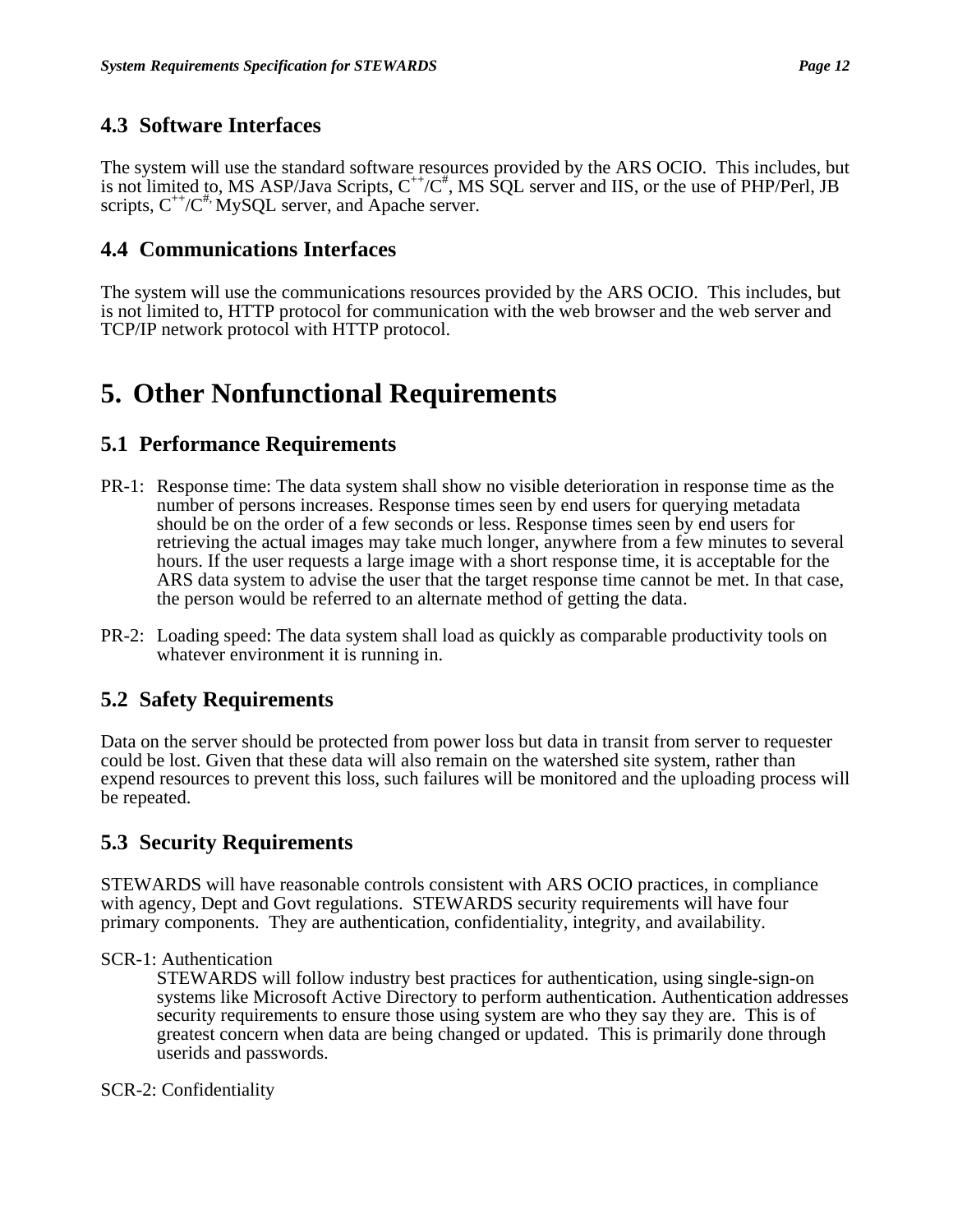Confidentiality security requirements describe the need to protect the data appropriately. STEWARDS will use the user classes described in section 2.3 above to define boundaries of information sharing to ensure confidentiality as appropriate. Any data that should be viewed by a restricted audience must be protected with appropriate security features.

#### SCR-3: Data Integrity

The integrity of STEWARDS data will be critical to its success as a product. Scientific research and publications will be based on the data obtained through the system. Therefore, extensive data validation and review will be performed both before data are uploaded to the system and as part of the upload process. The system will need policy and procedures protecting the data from intentional or unintentional modifications, and to ensure accurate data are made available.

#### SCR-4: Availability

The fourth consideration for security requirements is availability. The system must be available to the intended audience 24 hours per day, 7 days a week with, 99% availability and a tolerance of -5% (not less than 50% of working hours in any week). For this system, availability will be concerned with the reliability of the software and network components. Intentional "denial of service attacks" is not foreseen as a significant concern.

# **5.4 Software Quality Attributes**

#### SQ-1: Portability

This database will be built for a particular system and may not be portable but results to queries will be portable between many environments.

#### SQ-2: Adaptability

Implementation of the application software/code and design of database structure should be flexible enough for the necessary change in the later phase.

#### SQ-3: Availability

Availability is defined here to mean the ability to use the system during its intended period of operation as defined in SCR-4 above.

# **Appendix A: Acronyms and Glossary**

Acronyms:

AnnAGNPS - Annualized Agricultural Non-Point Source ARS - Agricultural Research Service CEAP - Conservation Effects Assessment Project DBA - Database Administrator ERS - Economics Research Service GIS - Geographical Information System HTML - Hyper Text Markup Language HTTP - HyperText Transfer Protocol IIS - Internet Information Service ISO Standards - Standards established by International Organization for Standardization MS ASP - Microsoft Active Server Page MS SQL server- Microsoft Structured Query Language Server NRCS - Natural Resources Conservation Service OCIO - Office of Chief Information Officer Perl - Practical Extraction and Report Language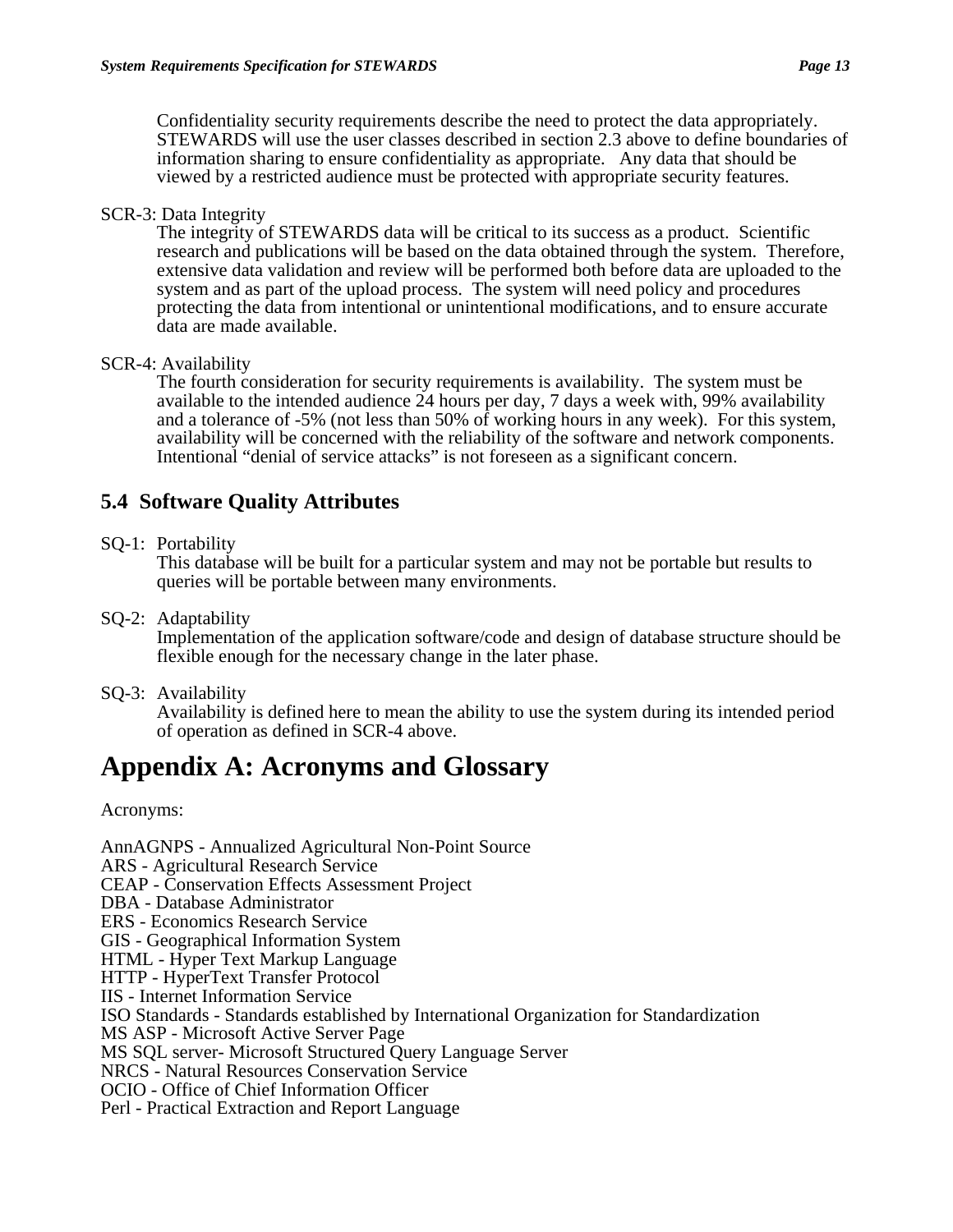QA/QC - Quality Assurance/Quality Control STEWARDS - Sustaining the Earth's Watersheds – Agricultural Research Data System SQL - Structured Query Language SWAT - Soil and Water Assessment

URL - Uniform Resource Identifier

USDA - US Department of Agriculture

Glossary:

AnnAgNPS -- see Appendix B

Apache - An open-source web server provided by the Apache Software Foundation

ArcGIS - ArcGIS is an integrated collection of GIS software products for building a complete GIS developed by ESRI.

Authentication - The procedure (essentially approval) used by the approval authority in verifying that specification content is acceptable. Authentication does not imply acceptance or responsibility for the specified item to perform successfully.

Benchmark watersheds - is used to differentiate the larger scale ARS watersheds from field scale ARS research activity or from other non-ARS watersheds.

 $C_{++}$  - "C plus plus" is a programming language that was built off the C language.

C# - A modern object-oriented programming language designed and developed by Microsoft

 $Client - (1)$  A computer process that requests a service from another computer and accepts the server's responses; (2) the individual computers in a network computing system

Core 4 - NRCS's Core 4 is a common-sense approach to improving farm profitability while addressing environmental concerns. The approach is easily adaptable to virtually any farming situation and can be fine tuned to meet your unique needs. The net result is better soil, cleaner water, greater on-farm profits, and a brighter future for all of us.

Data aggregation - Any process in which information is gathered and expressed in a summary form, for purposes such as statistical analysis

Database - A collection of related data stored in one or more computerized files in a manner that can be accessed by users or computer programs via a database management system.

Database management system - An integrated set of computer programs that provide the capabilities needed to establish, modify, make available, and maintain the integrity of a database.

Data dictionary - A collection of data definitions, each identified by the name of a piece of data, describing the meaning and purpose of that piece of data in the system, the type of the data, its components and any other relevant attributes (range, precision, storage size and so on).

Data Migration - The process of translating data from one format to another or from one storage device to another

Data Schema - A data schema is a grammar that describes elements and their types, attributes and possible relations.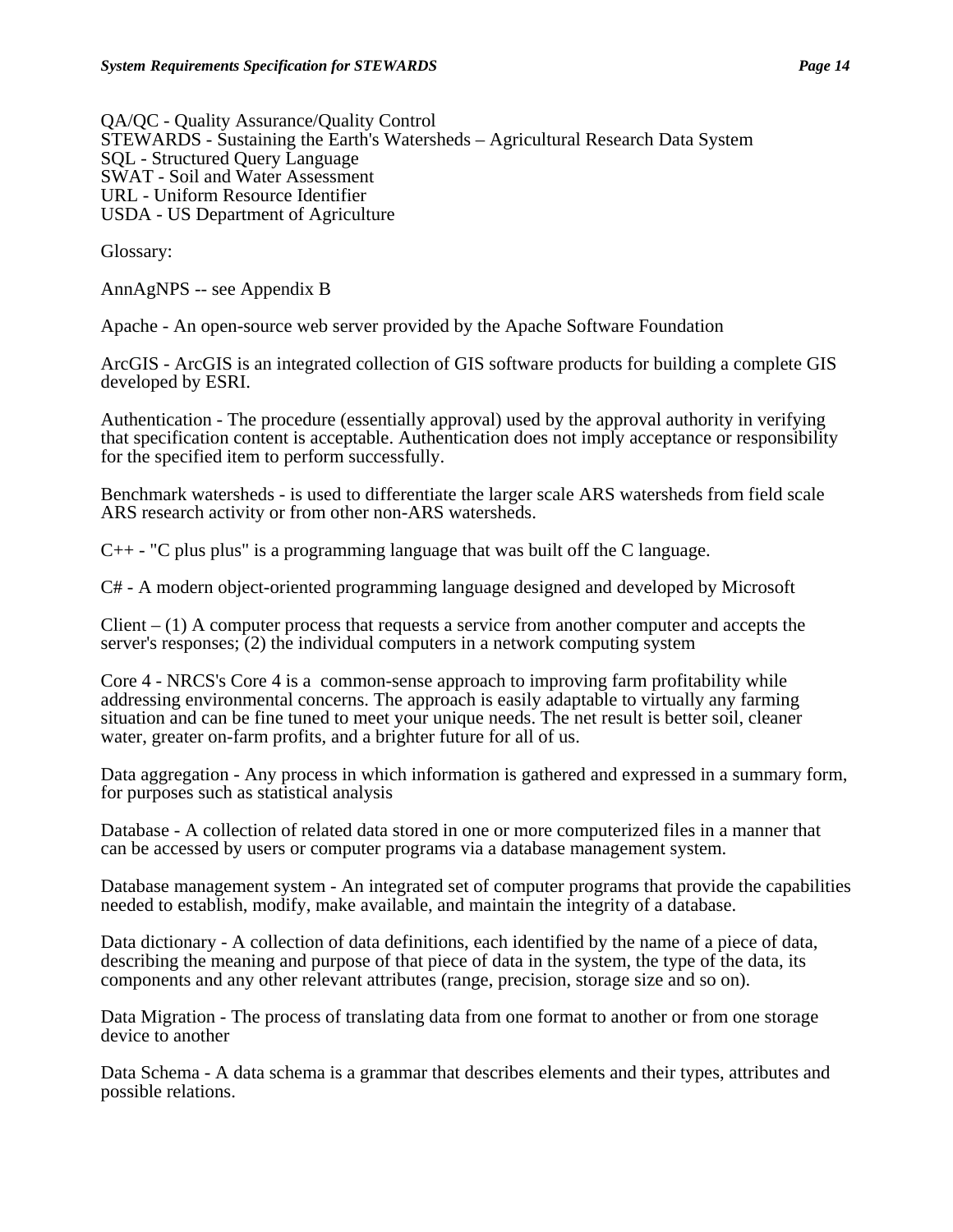Functional requirement: A statement of a piece of required functionality or a behavior that a system will exhibit under specific conditions. These include inputs, outputs, calculations, external interfaces, communications, and special management information needs. Functional requirements are also called behavioral requirements because they address what the system does.

Intranet - An intranet is an internal or private Internet used strictly within the confines of a company, university, or organization.

JavaScript - A programming language designed by Sun Microsystems, in conjunction with Netscape, that can be integrated into standard HTML pages.

Metadata -- "data about data" describe the content, quality, condition, and other characteristics of data.

Module  $- (1)$  In software, a module is a part of a program. A single module can contain one or several routines. (2) In hardware, a module is a self-contained component.

MySQL - A public domain, open-source database system using SQL

Performance - A quantitative measure characterizing a physical or functional attribute relating to the execution of a mission/operation or function.

Performance requirement -- A system/software system requirement specifying a performance characteristic that a system/software system or system/software component must possess; for example, speed, accuracy, and frequency.

PHP - An HTML-embedded Web scripting language

Populating Data – initial uploading of data into the database

Portability - (1) A term used to describe an object that can be easily moved, such as a portable computer; (2) When referring to computer software, portability refers to how easy a software program can be moved between computer Operating Systems.

Requirement -A statement of need for some aspect of a system, often elicited directly from a stakeholder or captured from a source document

Server – A central computer (server) which provides services such as file storage, printing, and communications in a network computing system

Software requirement  $- (1)$  A software capability needed by a user to solve a problem to achieve an objective; (2) A software capability that must be met or possessed by a system or system component to satisfy a contract, standard, specification, or other formally imposed document.

SWAT - see Appendix B

System - A composite of equipment, skills, and techniques capable of performing or supporting an operational role or both. A complete system includes all equipment, related facilities, material, software, services and personnel required for its operation and support to the degree that it can be considered a self-sufficient item in its intended operational environment.

System Requirement - A condition or capability that must be met or possessed by a system or system component to satisfy a condition or capability needed by a user to solve a problem.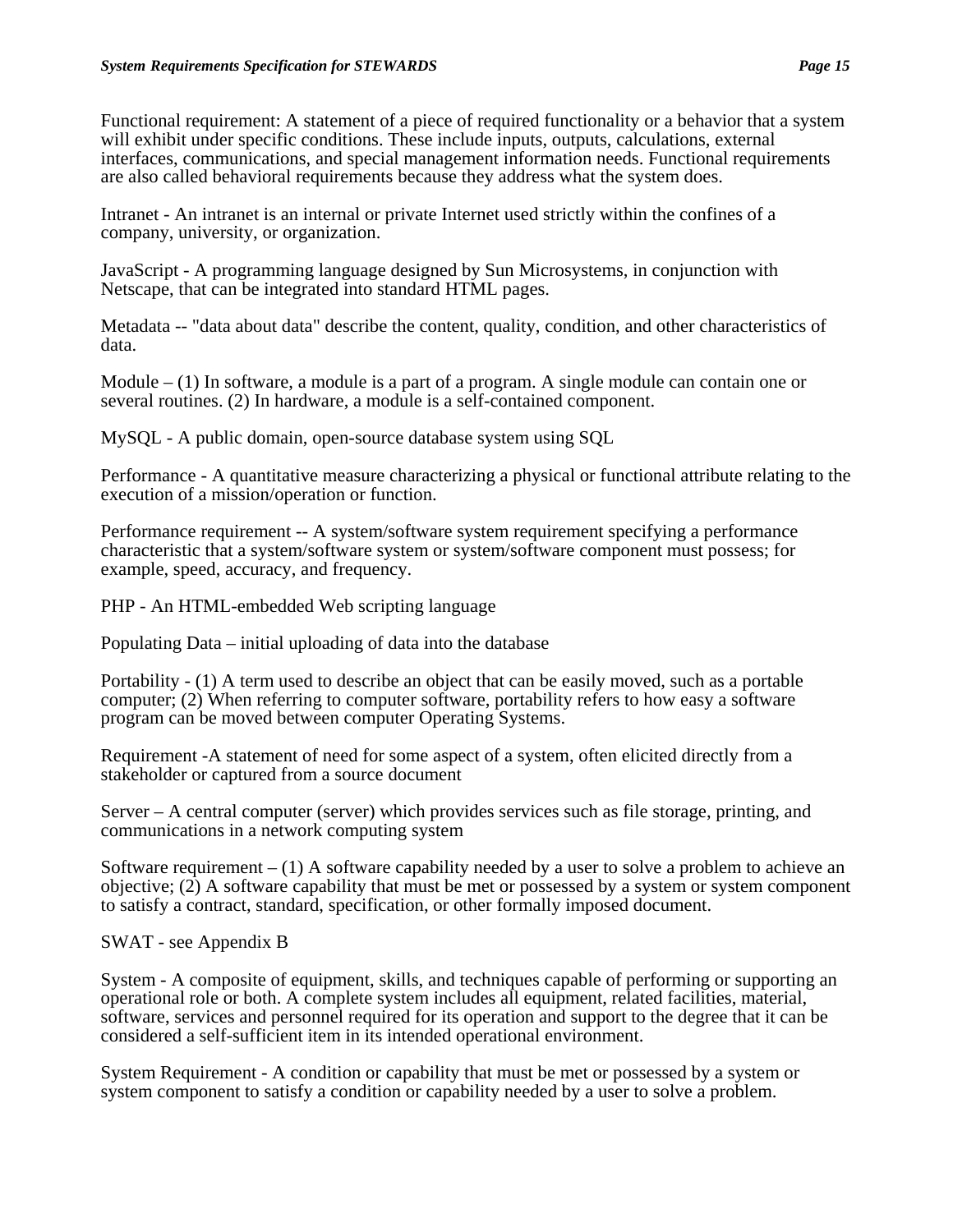Use cases - A task analysis technique often used in software engineering. For each module of a system, common tasks are written up with the prerequisites for each task, the steps to take for the user and the system, and the changes that will be true after the task is completed. Use cases are especially useful for making sure that common tasks are supported by the system, that they are relatively straightforward, and that the system architecture reflects the task structure.

User class - A group of users for a system who have similar characteristics and requirements for the system

User interface – A user interface is what you have to learn to operate a machine. For examples, the graphical user interfaces (GUIs) -- windows, icons, and pop-up menus have become standard on personal computers.

User requirements - address what the users need to do their jobs. These requirements are implementation independent and are sometimes called "business requirements." Read about the important of user requirements.

# **Appendix B: Analysis Models**

SWAT - Soil and Water Assessment Tool, a river basin, or watershed, scale model developed by Dr. Jeff Arnold for the USDA Agricultural Research Service (ARS). SWAT was developed to predict the impact of land management practices on water, sediment and agricultural chemical yields in large complex watersheds with varying soils, land use, and management conditions over long periods of time.

AnnAgNPS - AGNPS is a tool to help evaluate the effect of management decisions impacting a watershed system. The AGNPS system is a direct update of the AGNPS 98 & 2001 system of modules containing many enhancements. The term "AGNPS" now refers to the system of modeling components instead of the single-event AGNPS, which was discontinued in the mid-1990's. These enhancements have been included to improve the capability of the program and to automate many of the input data preparation steps needed for use with large watershed systems. New to AnnAGNPS Version 3.42 are many minor enhancements to algorithms and more output options. The AGNPS Arcview interface has been better integrated with the components needed to develop AnnAGNPS datasets. The capabilities of RUSLE, used by USDA-NRCS to evaluate the degree of erosion on agricultural fields and to guide development of conservation plans to control erosion, have been incorporated into AnnAGNPS. This provides a watershed scale aspect to conservation planning.

# **Appendix C: Issues List**

This section is reserved for open requirements issues that remain to be resolved, including TBDs, pending decisions, information that is needed, conflicts awaiting resolution, and the like.

# **Appendix D: Database team members**

| Steiner, Jean                    | El Reno, OK  | 405-262-5291 | jean.steiner@ars.usda.gov         |
|----------------------------------|--------------|--------------|-----------------------------------|
| Sadler, John                     | Columbia, MO | 573-884-1971 | sadlerj@missouri.edu              |
| Anderson, Dave   Ft. Collins, CO |              | 970-295-5539 | $d$ anderson@itc.nrcs.usda.gov    |
| Batten, H. L.                    | Tifton, GA   | 229-386-3297 | hlb@tifton.usda.gov               |
| Chen, Jin-Song                   | El Reno, OK  | 405-262-5291 | $\int$ jin-song.chen@ars.usda.gov |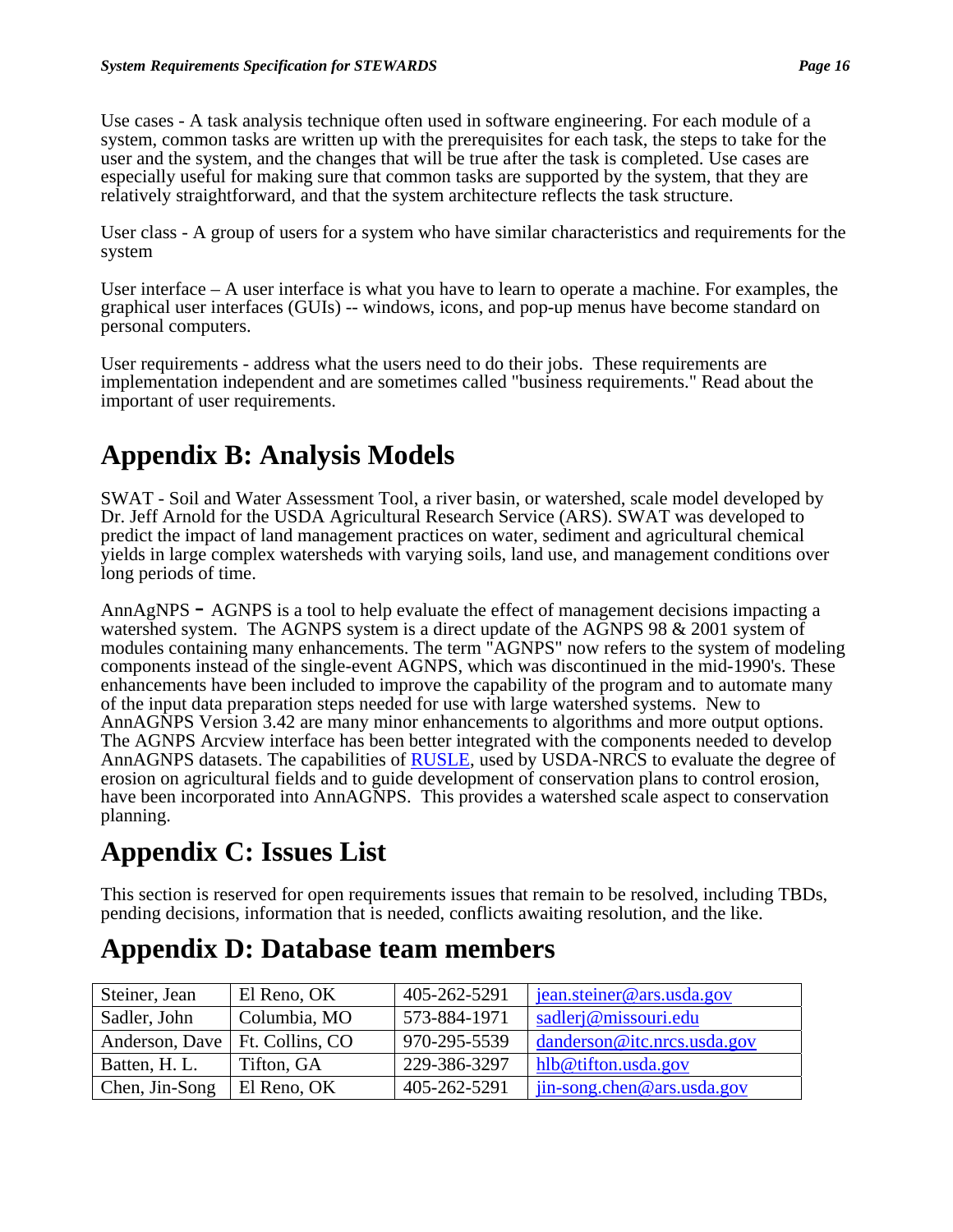| Herring, Rob   | Beltsville, MD | 301-504-1050 | rherring@ars.usda.gov  |
|----------------|----------------|--------------|------------------------|
| James, David   | Ames, IA       | 515-294-6858 | james@nstl.gov         |
| Lombardo, Pete | Beltsville, MD | 301-504-1073 | pvl@ars.usda.gov       |
| Philpot, Jill  | Beltsville, MD | 301-504-5683 | jphilpot@ars.usda.gov  |
| Ross, John     | El Reno, OK    | 405-262-5291 | john.ross@ars.usda.gov |
| Wilson, Greg   | Beltsville, MD | 301-504-1058 | gwilson@ars.usda.gov   |

# **Appendix E: System Detailed Specifications**

## **DS-1: General**

- GUI and dynamic web applications will be used as much as possible in the ARS data System.
- Project-specific standards will be used to ensure consistency across the tools. The pages can be viewed with Microsoft Internet Explorer versions 5.0 and 6.0, Netscape Communicator version 4.7, Netscape versions 6 and 7, and FireFox.1.0.
- The pages will be designed for screen resolution of 800 x 600 pixels as a minimum.
- **Proper functionality of the application will require that cookies be enabled in the browser** settings.
- Arial font will be used across the tools.

#### **DS-2: Readability**

■ Terminology used in the tools should be easily understandable by the user.

#### **DS-3: Page design**

- $\blacksquare$  All pages performing similar functionality should have consistent Look & Feel.
- Appropriate titles should be given to each page. The titles should specify the functionality of
- the page. Appropriate alternate text should be provided for all the images, to help in navigation and <br>■ Appropriate alternate text should be provided for all the images, to help in navigation and better readability.<br> **The title tag and the Meta description tag in the web pages will be carefully constructed to**
- include the focused keywords so these keywords will be highly visible in the search engine results pages, making the STEWARDS product more useful to the general users after the public rollout.

## **DS-4: Navigation:**

 Navigation facilities will be provided to navigate from one page to another page with minimum number of clicks.

#### **DS-5: Messages:**

**Descriptive and user friendly messages for invalid input should be provided in all the pages.** Completion/Confirmation messages should be displayed when the application processes the data successfully. Messages generated shall be clear, succinct, and free of jargon.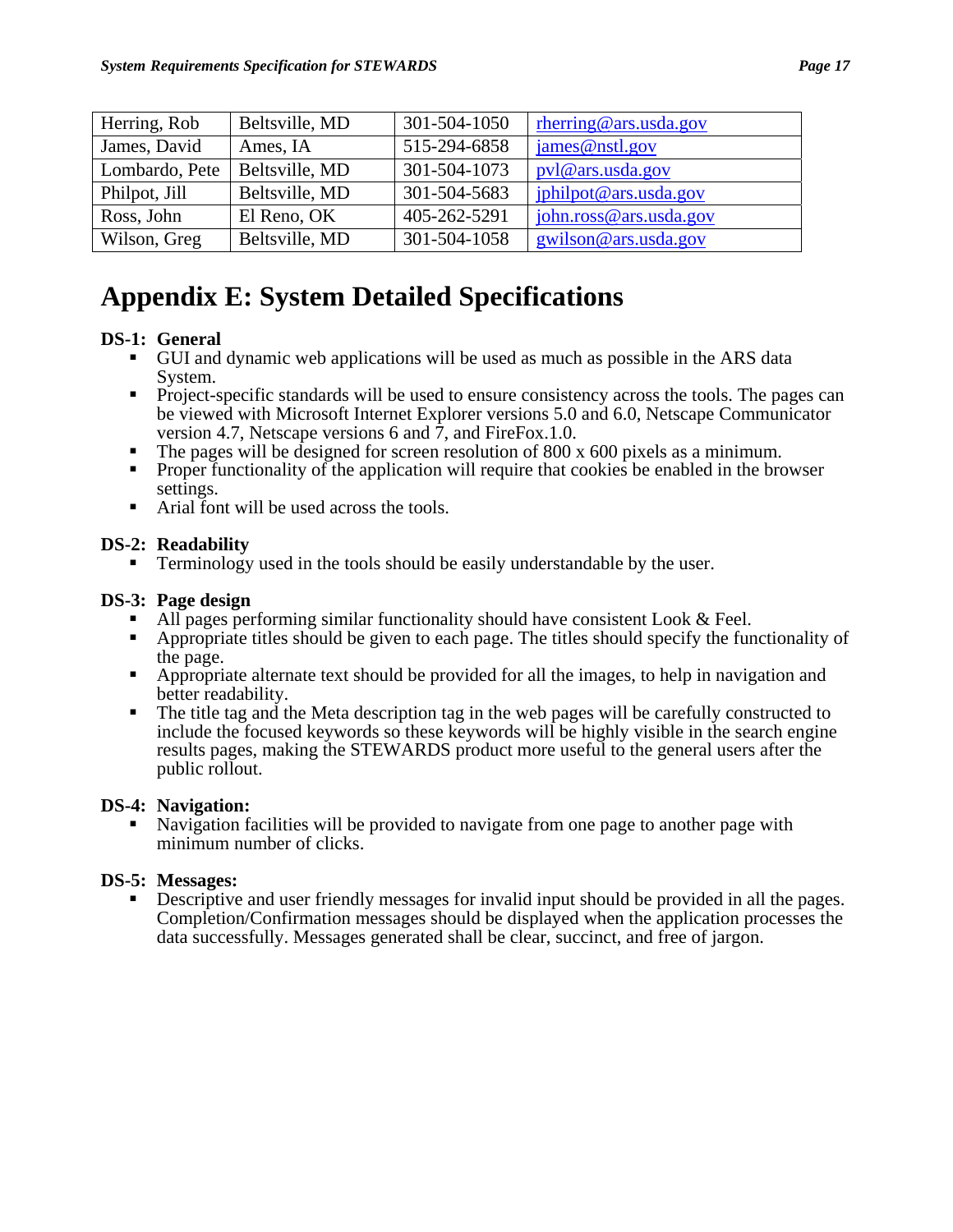# **Appendix F: System Design**

#### **System Design Goals**:

The purpose of system design is to translate the system requirements into more technical specifications. Through a user case survey and a logical analysis of user's expectations and system functionalities, the system components for STEWARDS are identified (Fig. F1). System design provides a detailed description for each identified component and produces a physical data system design (with documentation) that allow the system developers to construct each component (layer) accordingly. At the end of the system design phase, hardware, software tools and skill requirements, and other resources will be identified and a system developer team/plan will be drawn. After that, the construction phase will begins (Task flow of can be seen in Fig. H1 in Appendix H).

#### **System Design Methodology**:

The system design process can be divided into three main phases: conceptual system design, logical system design, and physical system design. In this appendix, only conceptual system design and logical system design for STEWARDS are documented. Physical system design (how the logical structure of STEWARDS will be implemented) is still in a planning stage and will be described later. Physical design, which involves producing a description of the implementation of logical system design, will be tailored to STEWARDS and all physical considerations (including tools/software such as Microsoft SQL server, Oracle SQL server etc.) will be specific to STEWARDS.

#### **Conceptual System Design: Build a conceptual data system for STEWARDS**

As depicted in the conceptual model of STEWARDS (Fig. F12), the task underway in this phase is to define/identify system components such as:

- 1. hardware infrastructure component,
- 2. data/database component (metadata standards, measurement data),
- 3. interface/application component (metadata search, measurement data search, data access, visualization, data downloads, and their relationships), and
- 4. data uploading tool component.

The database design and interface/application design parallel each other within the system development process. The total number of system components will depend on the level of detail. For example, the data component of STEWARDS can be further identified as watershed climate, image, soils, management, pollutant source, hydrology, socio-economic, water quality data, data search, data downloads etc (Fig. F2). Description for hardware infrastructure design will be provided separately.

#### **Logical System Design: Build and validate the logical data system for STEWARDS**

During the logical system design phase, a logical data system (all system components and their relationships) will be constructed and validated. In other words, the Entity-Relationship (ER) diagrams for measurement data and user graphic interfaces (UGIs) to connect all components will be developed. For example, an entity-relationship diagram for measured climate data at South Fork watershed, Iowa, is given in Fig. F3. Climate is an entity (subject) and it becomes a table (Topic(Variable)\_Table which holds variables such as min\_temperature, max\_temperature, etc.) in the database. The actual (basic) climate data is also an entity and has its own table (a table with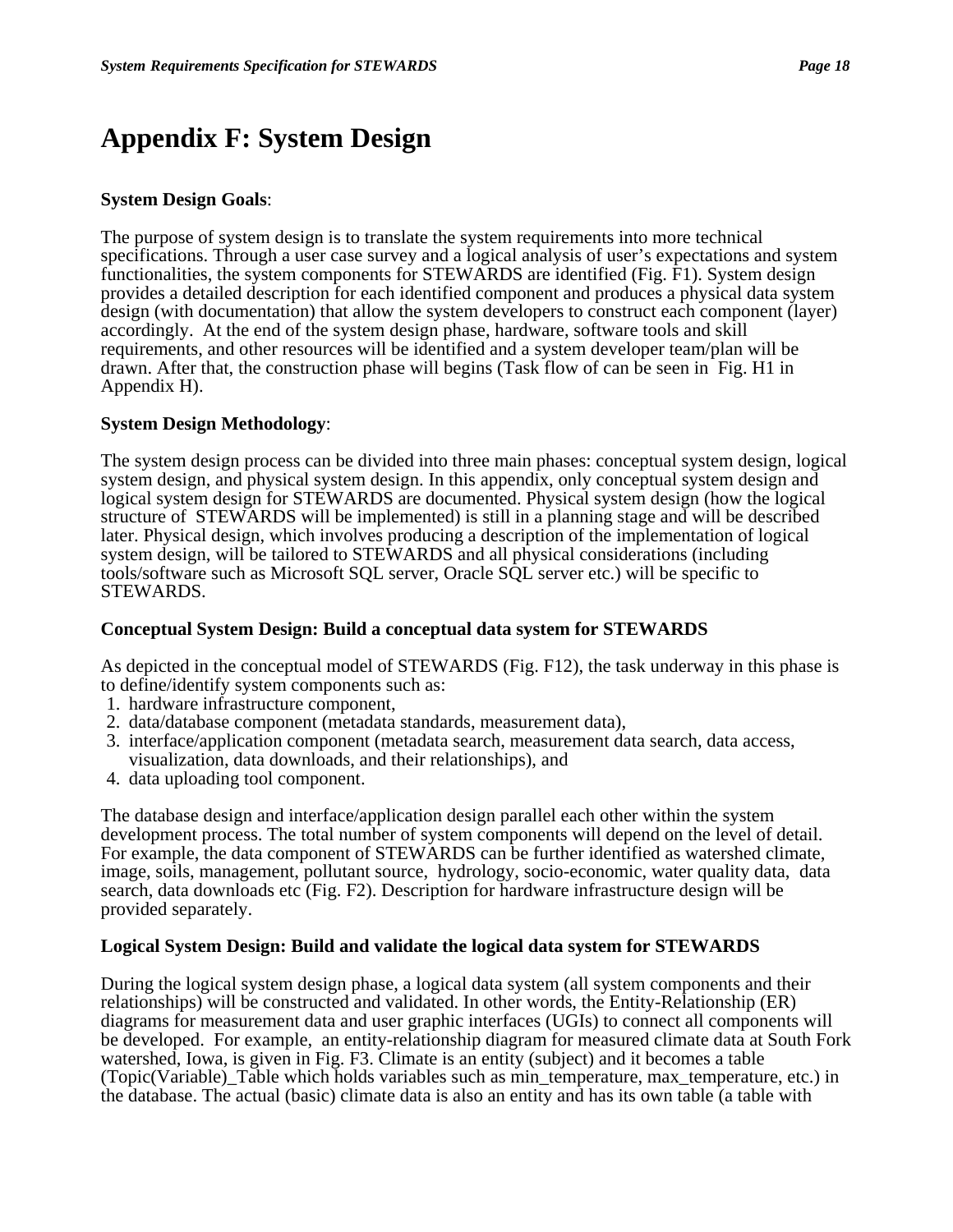yellow background in Fig. F3). Fig. F3 also shows the relationships between tables. The tables – STEWARDS\_Units\_lookup\_Table, [WS]\_Topic\_Table, and [WS]\_Site\_ID\_Table are supporting data tables to the [WS] Climate Daily table. The latter is the basic data table where climate data are stored. Note that the characteristics (topic) of a theme (e.g. climate) in Fig. F3 become the fields (min temperature, max temperature, etc.). The data descriptors for the basic data table and supporting tables are shown in Tables F1 and F2 respectively. A generalized data flow and table relationship is given in Fig. F4.

Fig. F5. is a diagram in which the data flow and relationship of system components were identified. It provides a skeleton of system interface design. Three major system application components are identified: overview/summary, system search, and data access/visualization/downloads. For next level of detail, the system component diagram for access login component, system/summary system component, metadata search component, site summary search, component, watershed specific search component, topic search component, site specific search component, pre-existing search component, characterizing watershed GIS component, and data access/visualization component are given in Figs. F6 to F15. The descriptions for these higher level system components are given in another document (Software module design documentation\_v2-2.doc at The USDA-ARS ARSNET Team 1 Sharepoint site).

## **Data Importing/Translation**:

The tasks for importing data from the local sites into the centralized site required the following considerations.

- 1. Assumptions:
	- a. Metadata will be compliant at time of production in the local sites no translation required, just the upload.
	- b. Therefore, translating empirical data is the only need.
	- c. Translation will be local site specific and done there.
	- d. A thesaurus of columns and allowed parameter ids (identification IDs) will be developed either internal or external to the translation team before acting on the below.
- 2. There are three types of empirical data we will need to address.
	- a. Time series data (Type 1 data) with columns for different data collected at the same time. Example is flat table of weather data. A generalized data structure for this type of data is given in Fig. I1 in Appendix I.
	- b. Time series data (Type 2 data), usually more sparse than the above, with an id field that explains what the parameter field contains. Example is water quality data. A generalized data structure for this type of data is given in Fig. I2 in Appendix I.
	- c. GIS layers.
- 3. There are two types of operations we need to consider
	- a. Initial population
		- i. Build cross-map (mapping method) of columns and/or parameter ids
		- ii. Build units conversions
		- iii. Choose QA procedures
		- iv. Build translate/upload procedure
		- v. Perform initial upload
		- vi. Perform check of completeness in central store
	- b. Annual population
		- i. Add new columns if needed
		- ii. Upload into existing (perhaps only recently) columns/fields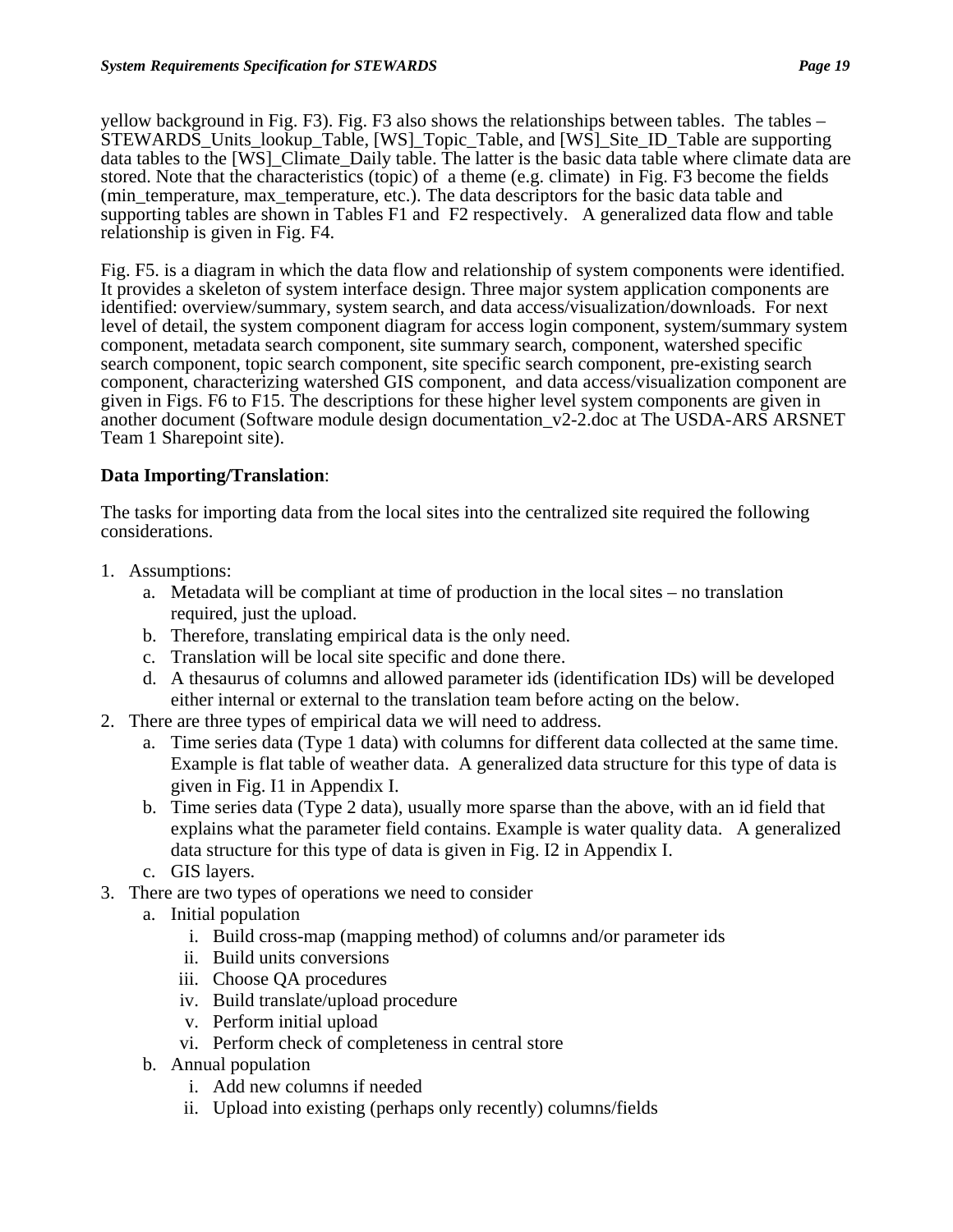- iii. Overwrite old data after error identification and correction locally
- iv. Perform check of completeness in central store

The mapping method allows a great flexibility in terms of data heterogeneity, table size, data type, etc.

#### **Physical System Design: Build the specific data system for STEWARDS in terms of softwares and tools.**

This phase is under planning. For software requirements, the programming skills in developing Windows and Web applications using Microsoft Visual Studio .NET (BASICS, ASP.NET, C++, C#), XHTML, XML programming languages/scripts, Microsoft VISIO 2003 under MS Internet Information Services (IIS) and Microsoft SQL 2000/2005 servers will be pursued.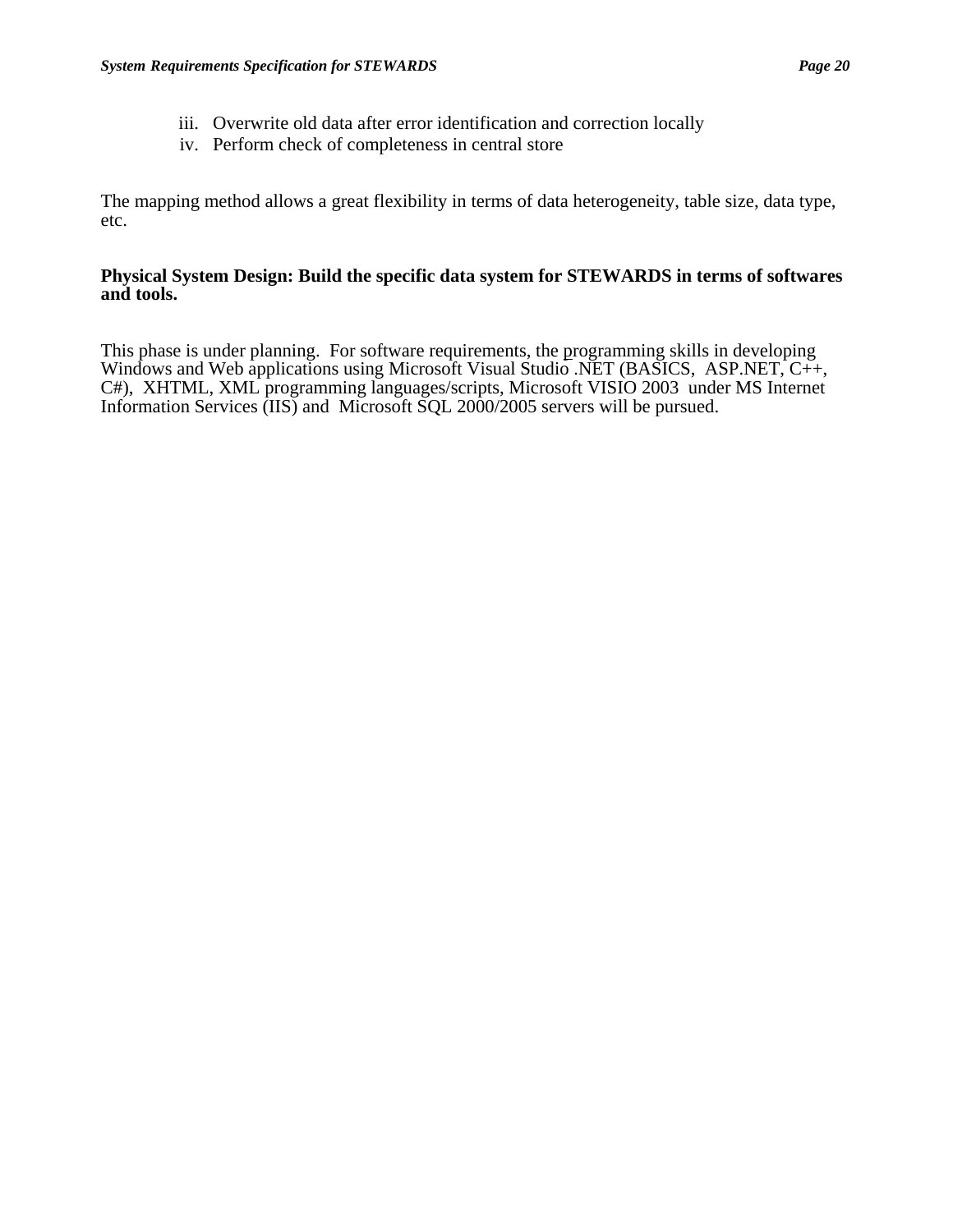# **Conceptual Model of STEWARDS**



Fig. F1 Logical model of STEWARDS Data System with four system components – System infracture, databases, applications/interfaces, and data uploading.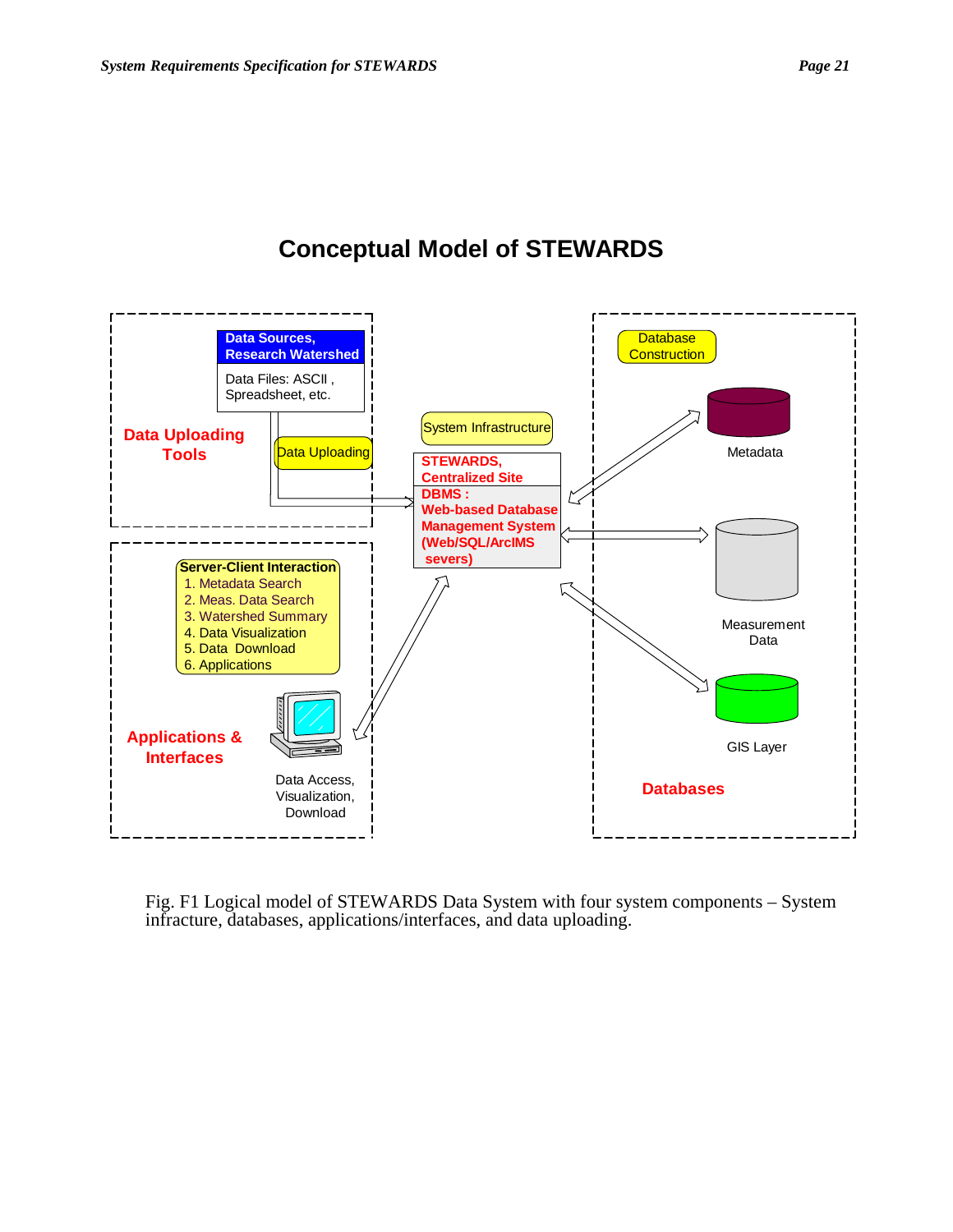

Fig. F2. Data components of STEWARDS. Each block represents a data entity (a topic object).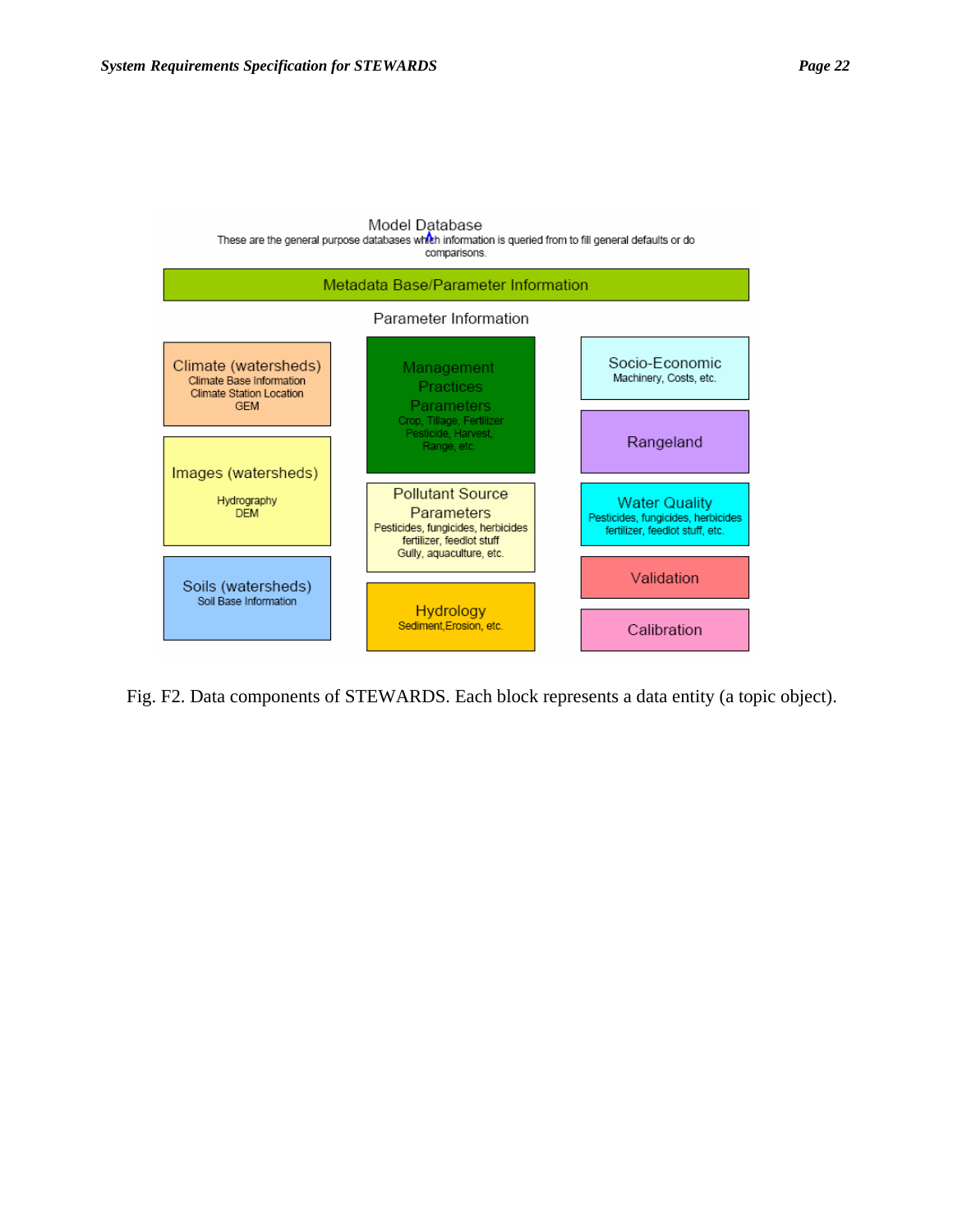

Fig. F3. An example Entity-Relationship (ER) diagram of climate data at South Fork Watershed, Iowa. The basic data table is the one in yellow color. Other tables are supporting tables The definition text at the top of the table with gray color represents the context of an entity (e.g. [WS]\_Climate\_Daily) while the texts under the top gray area represent the field names. PK represents primary key of a table and  $FK(x)$  is foreign key. The line with an arrow shows the relationship between two tables. A foreign key is the field in a relational table that matches the primary key column of another table. The primary key of a relational table uniquely identifies each record in the table.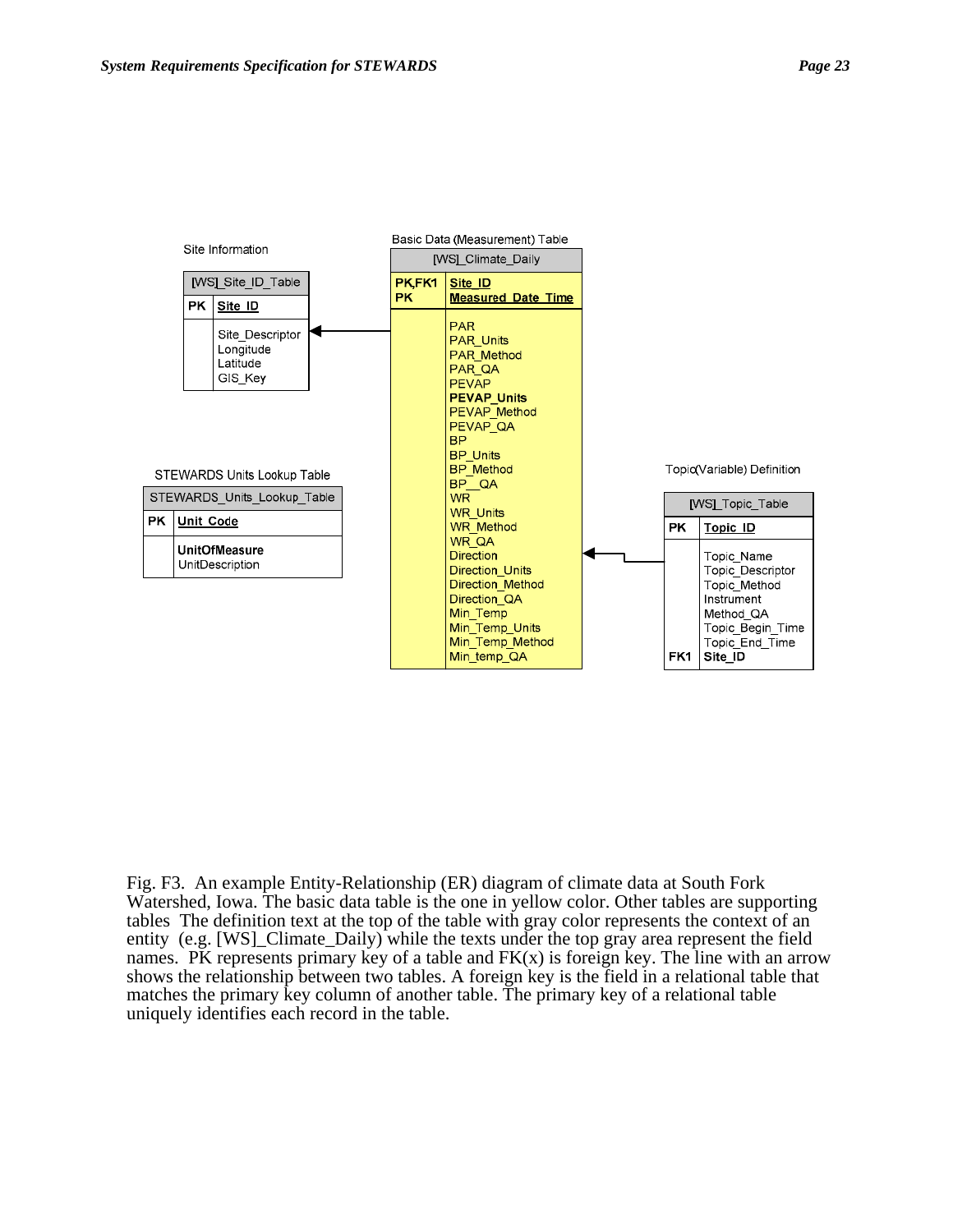## Table F1. Data descriptors of measurement data table.

Measurement Data tables...

| [WS] Climate Daily  |                                     |               |     |                     |
|---------------------|-------------------------------------|---------------|-----|---------------------|
| Field Name          | Description                         | Type and Size | Kev | Relationship        |
| Site ID             | Name of site taking measurement     |               |     | [WS] Site ID table  |
| Measured Date Time  | Year, month, day, time of day of    |               |     |                     |
|                     | measurement                         |               |     |                     |
| PAR                 | Photosynthetic active radiation     |               |     | [WS] Topic table    |
| PAR Units           | Units of measure                    |               |     | STEWARDS unit table |
| PAR method          | Method for measuring PAR            |               |     | [WS] Topic table    |
| PAR QA              | QA flag indicating measurements are |               |     | [WS]_Topic_table    |
|                     | within accepted standard deviation  |               |     |                     |
| PEVAP               | Pan evaporation                     |               |     | [WS] Topic table    |
| PEVAP units         |                                     |               |     | STEWARDS unit table |
| PEVAP method        |                                     |               |     | [WS] Topic table    |
| PEVAP QA            | QA flag indicating measurements are |               |     | [WS] Topic table    |
|                     | within accepted standard deviation  |               |     |                     |
| BP                  | Barometric pressure                 |               |     | [WS] Topic table    |
| BP units            |                                     |               |     | STEWARDS unit table |
| BP method           |                                     |               |     | [WS] Topic table    |
| BP QA               |                                     |               |     | [WS] Topic table    |
| WR                  | Wind run                            |               |     | [WS] Topic table    |
| WR units            |                                     |               |     | STEWARDS unit table |
| WR-method           |                                     |               |     | [WS] Topic table    |
| WR_QA               |                                     |               |     | [WS] Topic table    |
| Direction           | Average wind direction              |               |     | [WS] Topic table    |
| Direction units     |                                     |               |     | STEWARDS unit table |
| Direction method    |                                     |               |     | [WS]_Topic_table    |
| Direction QA        |                                     |               |     | [WS] Topic table    |
| Min Temp            | Minimum daily temperature           |               |     | [WS] Topic table    |
| Max Temp            | Maximum daily temperature           |               |     | [WS] Topic table    |
| Min max temp units  |                                     |               |     | STEWARDS unit table |
| Min max temp method |                                     |               |     | [WS] Topic table    |
| Min max temp OA     |                                     |               |     | [WS] Topic table    |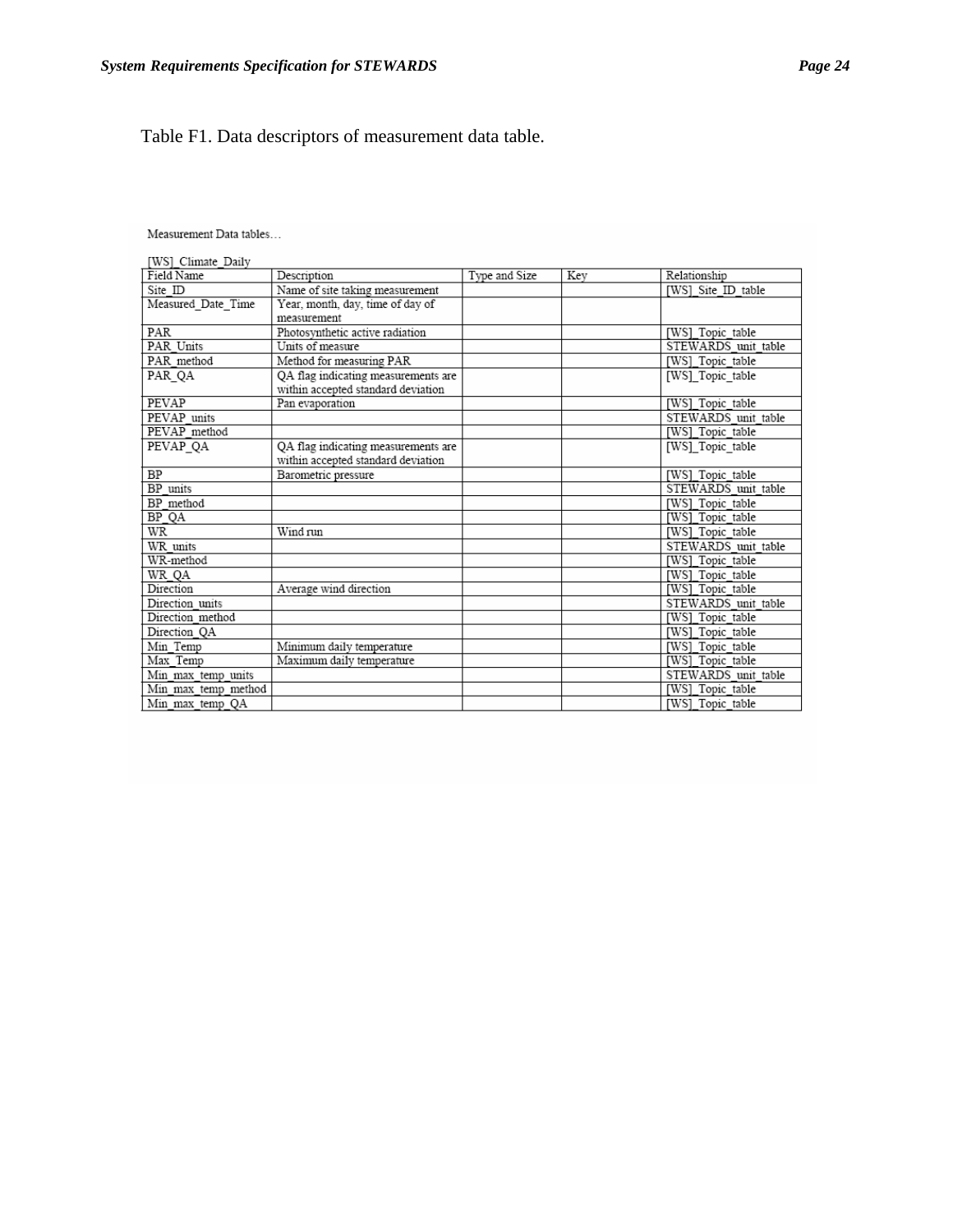Table F2. Data descriptors of supporting data tables.

Supporting data tables...

[WS] Topic table

| . <u>.</u><br>Field name | Description                                                               | Type and<br>size | Key(s) | Relationship       |
|--------------------------|---------------------------------------------------------------------------|------------------|--------|--------------------|
| Topic variable           | What is being<br>measured                                                 |                  | X      |                    |
| Topic name               |                                                                           |                  |        |                    |
| Topic Descriptor         |                                                                           |                  |        |                    |
| Topic Method             | How data were<br>measured                                                 |                  |        |                    |
| Instrument               | Instruments used to<br>collect<br>measurements                            |                  |        |                    |
| QA                       | Exceeded or did not<br>exceed methods<br>acceptable standard<br>deviation |                  |        |                    |
| Topic begin date         |                                                                           |                  |        |                    |
| Topic end date           |                                                                           |                  |        |                    |
| Site ID                  |                                                                           |                  | x      | [WS] site ID table |

#### **IWS1** Site ID table

| Field name      | Description | Type and size | Key(s) | Relationship |
|-----------------|-------------|---------------|--------|--------------|
| Site ID         |             |               |        |              |
| Site Descriptor |             |               |        |              |
| Longitude       |             |               |        |              |
| I Latitude      |             |               |        |              |
| GIS key         |             |               |        |              |

#### STEWARDS Units table

| Field name       | Description                         | Type and size | Key(s) | Relationship |
|------------------|-------------------------------------|---------------|--------|--------------|
| Unit reference   | Code for referring to<br>unit table |               |        |              |
|                  |                                     |               |        |              |
| Units of         | Common                              |               |        |              |
| measure          | abbreviation for units              |               |        |              |
|                  | of measure                          |               |        |              |
| Unit description | Describe the units of               |               |        |              |
|                  | measure                             |               |        |              |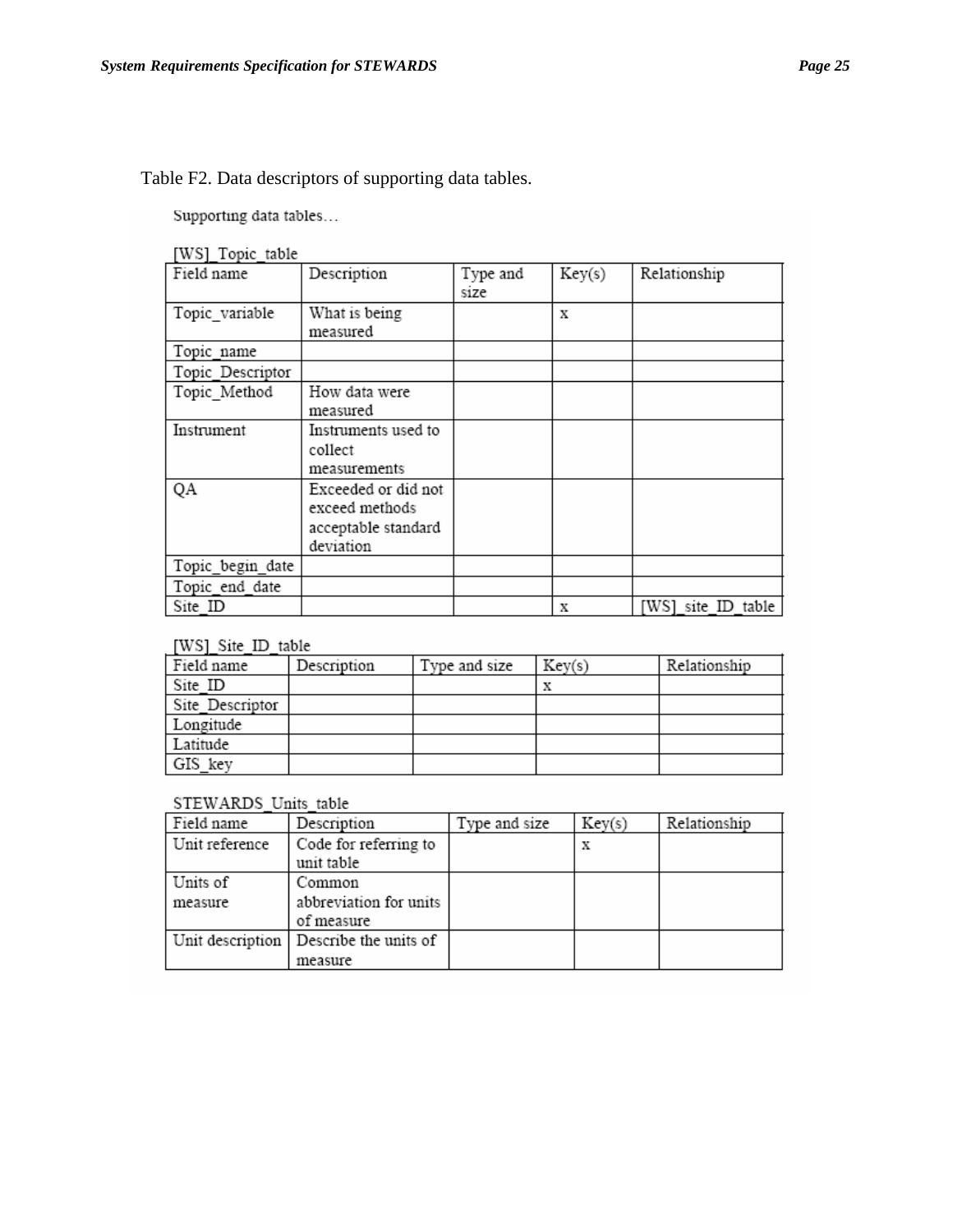|         |                                                  |                  |                  |                     | South Fork Climate Station Data Table |                  |                  |      |             |
|---------|--------------------------------------------------|------------------|------------------|---------------------|---------------------------------------|------------------|------------------|------|-------------|
| Site_ID | Date-Time Stamp                                  | VAR <sub>1</sub> | VAR <sub>2</sub> | VAR <sub>3</sub>    | VAR4                                  | VAR <sub>5</sub> | VAR <sub>6</sub> | VAR7 | <b>VARn</b> |
|         |                                                  |                  |                  |                     |                                       |                  |                  |      |             |
|         |                                                  |                  |                  |                     |                                       |                  |                  |      |             |
|         |                                                  |                  |                  |                     |                                       |                  |                  |      |             |
|         |                                                  |                  |                  |                     |                                       |                  |                  |      |             |
|         |                                                  |                  |                  |                     |                                       |                  |                  |      |             |
|         |                                                  |                  |                  |                     |                                       |                  |                  |      |             |
|         |                                                  |                  |                  |                     | 1                                     |                  |                  |      |             |
|         |                                                  |                  |                  |                     |                                       |                  |                  |      |             |
|         | South Fork Climate Station_Data Table Definition |                  |                  |                     |                                       |                  |                  |      |             |
|         |                                                  |                  |                  |                     |                                       |                  |                  |      |             |
|         | VAR1                                             | <b>VAR Names</b> |                  | <b>Description</b>  |                                       | Topic            | <b>VAR Type</b>  |      |             |
|         | VAR <sub>2</sub>                                 |                  |                  | Maximum Temperature | Maximum Temperature Units             | Unit             |                  |      |             |
|         | VAR <sub>3</sub>                                 |                  |                  |                     | Maximum Temperature Method            |                  | Method           |      |             |
|         | VAR4                                             |                  |                  |                     | Maximum Temperature QA                | QA               |                  |      |             |
|         | VAR5<br>VAR <sub>8</sub>                         |                  |                  | Minimum Temperature | Minimum Temperature Units             | Topic<br>Unit    |                  |      |             |

#### Example of South Fork Climate Station

Table F3. Excel style tables and their relationship for a basic data table (Table F1) and a supporting (topic/climate definition) table (Table F2).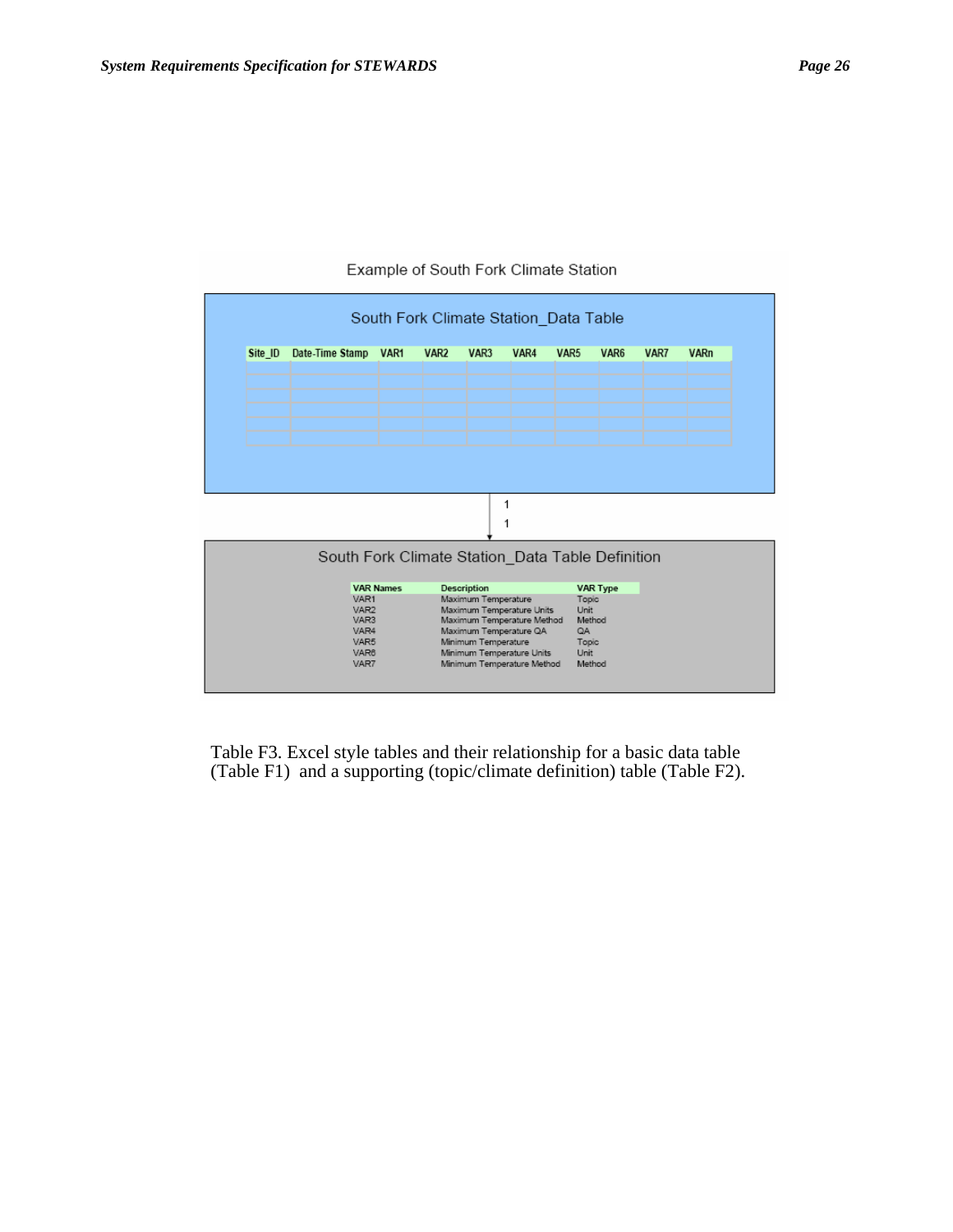

Fig. F4. Generalized data relationships in STEWARDS. The indexes, j,k,m, and n represent the number of topics, sites, variables, and tables, respectively. The lines with arrows show the relationships between tables.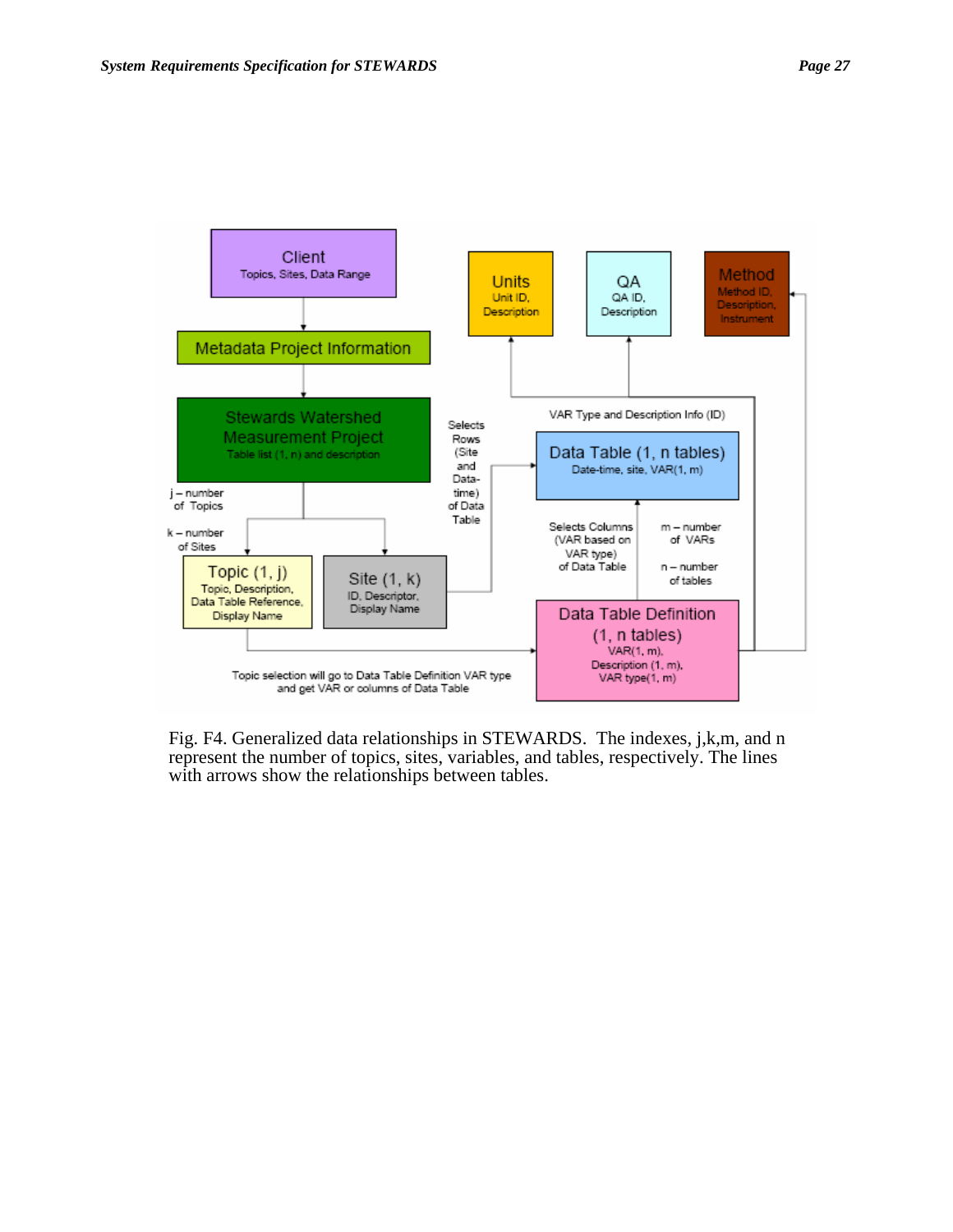

Fig. F5 The application system components of STEWARDS. The numbers represent different application /interface system component at different levels.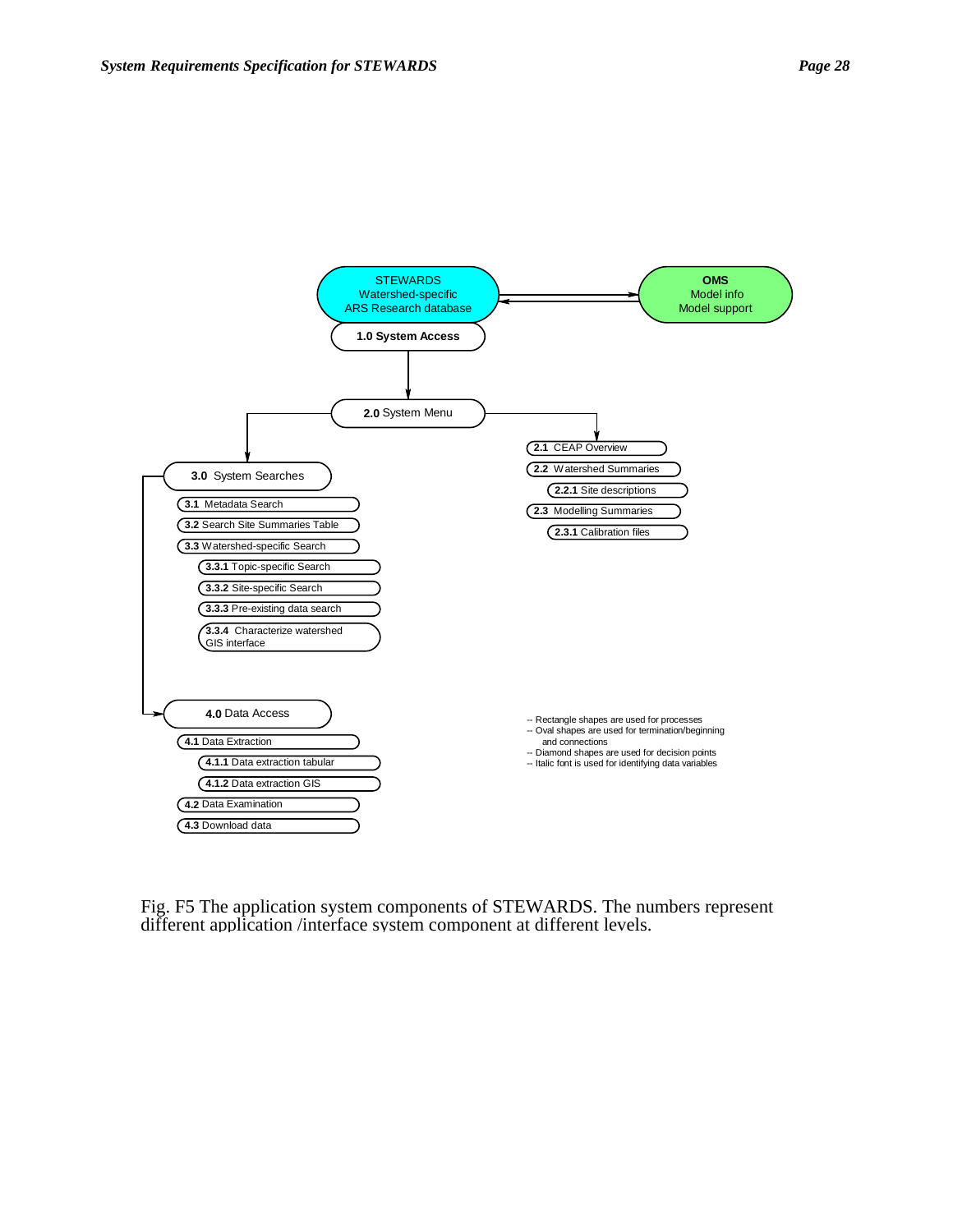

Fig. F6. The  $2<sup>nd</sup>$  level of access login component of STEWARDS. The first digit of the leading number of each subcomponent represents the first level of the system components and the second number represents the second level and so forth.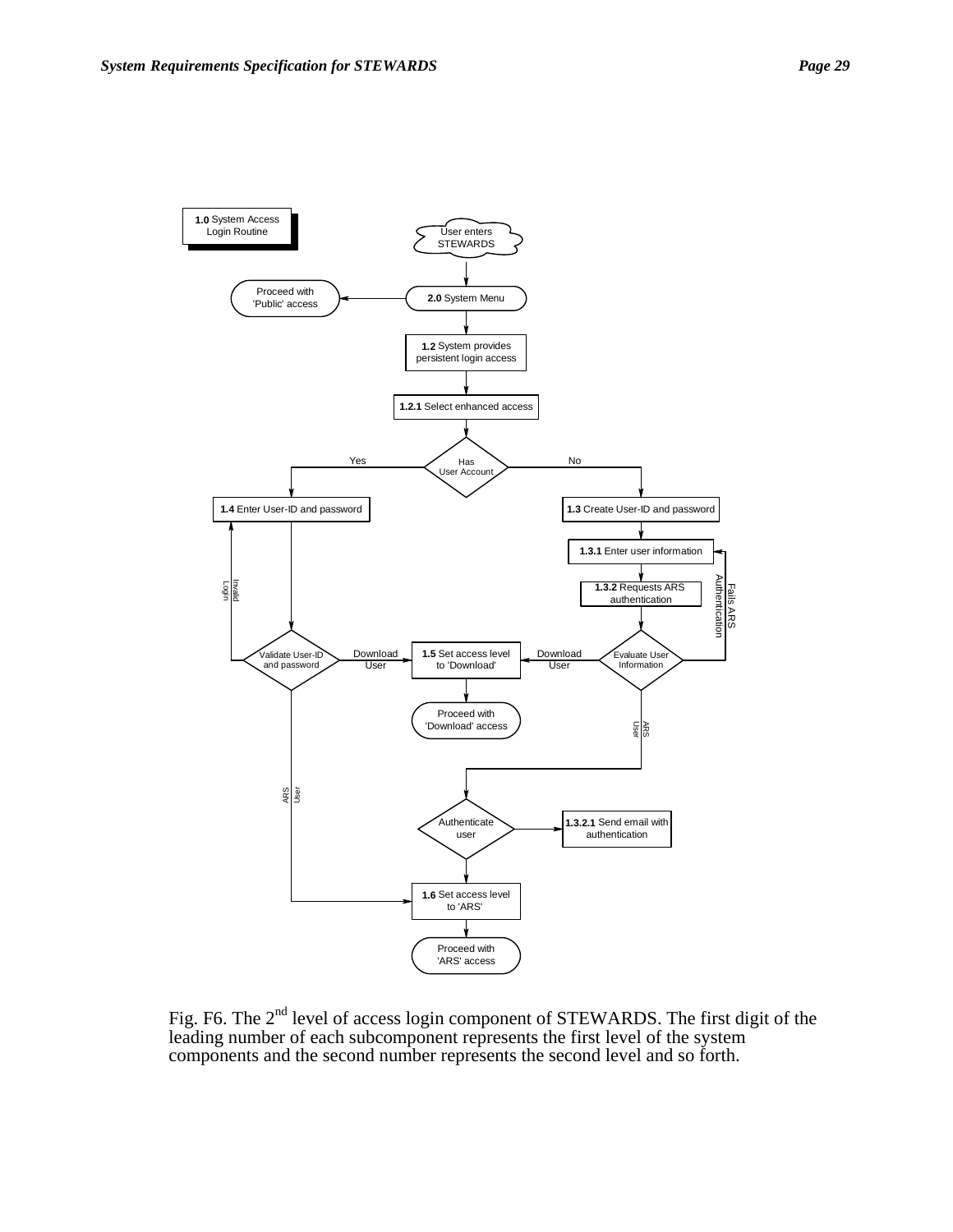

Fig. F7. System/Summary system component of STEWARDS.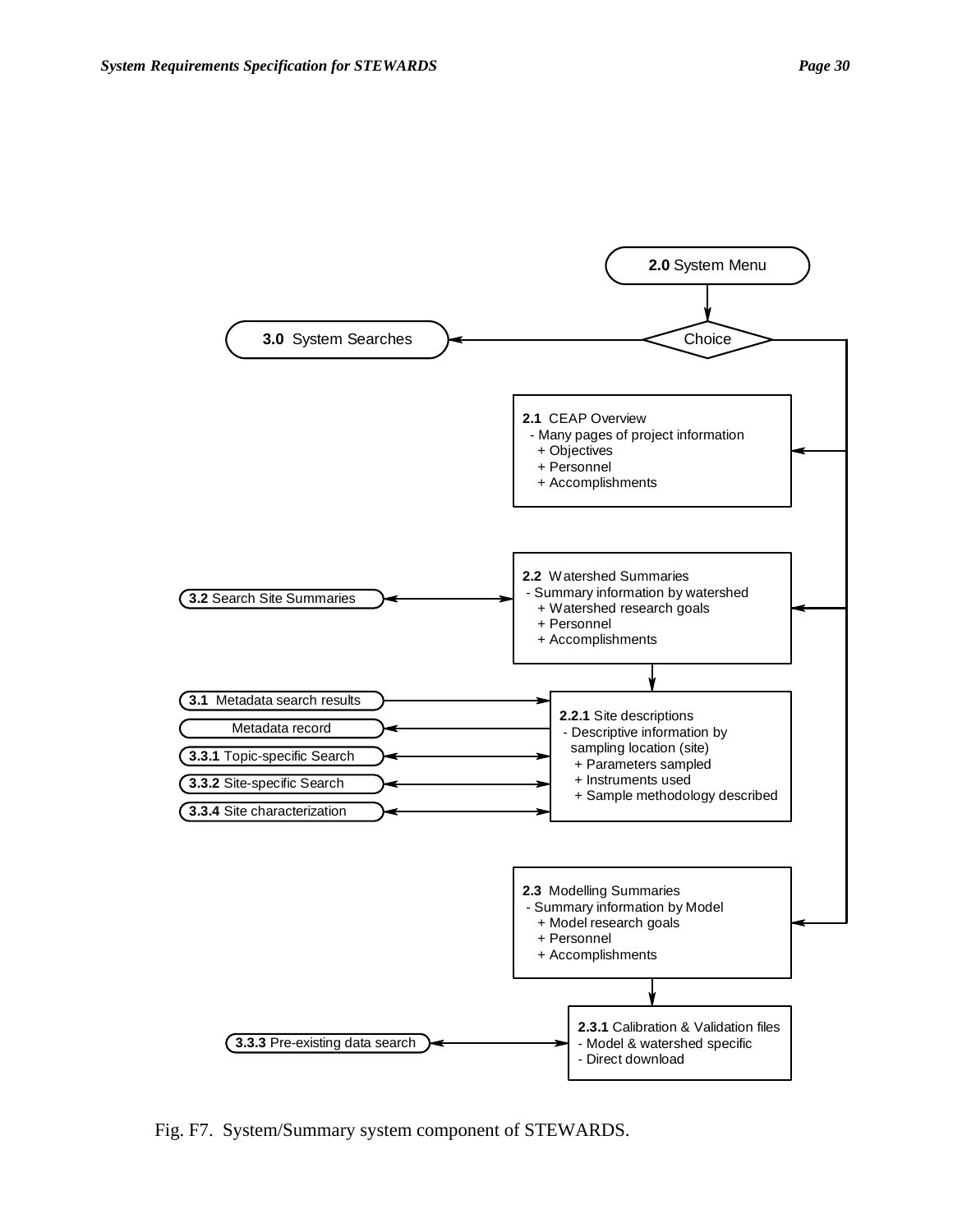

Fig. F8. Metadata search component of STEWARDS.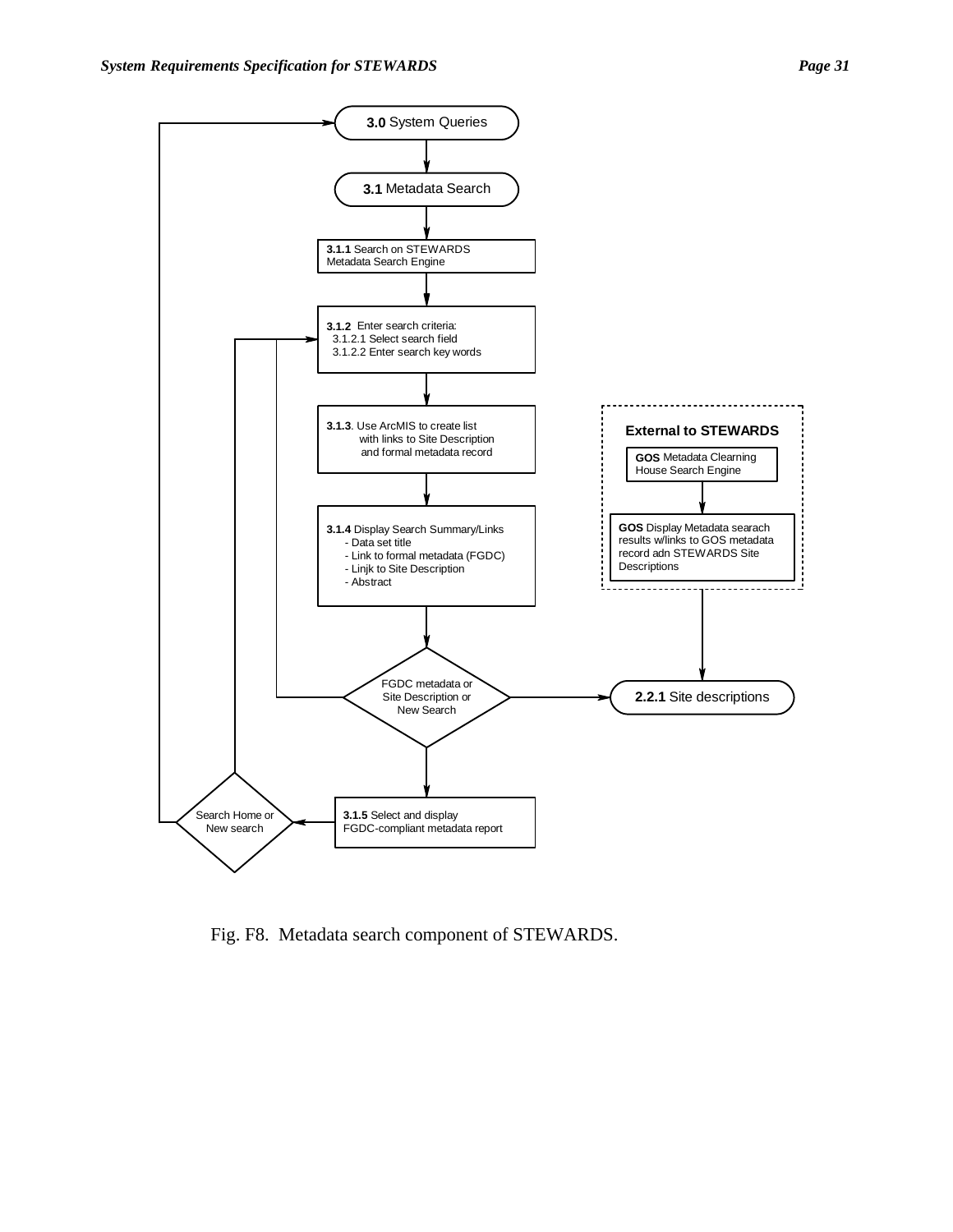

Fig. F9. Site summary search component of STEWARDS.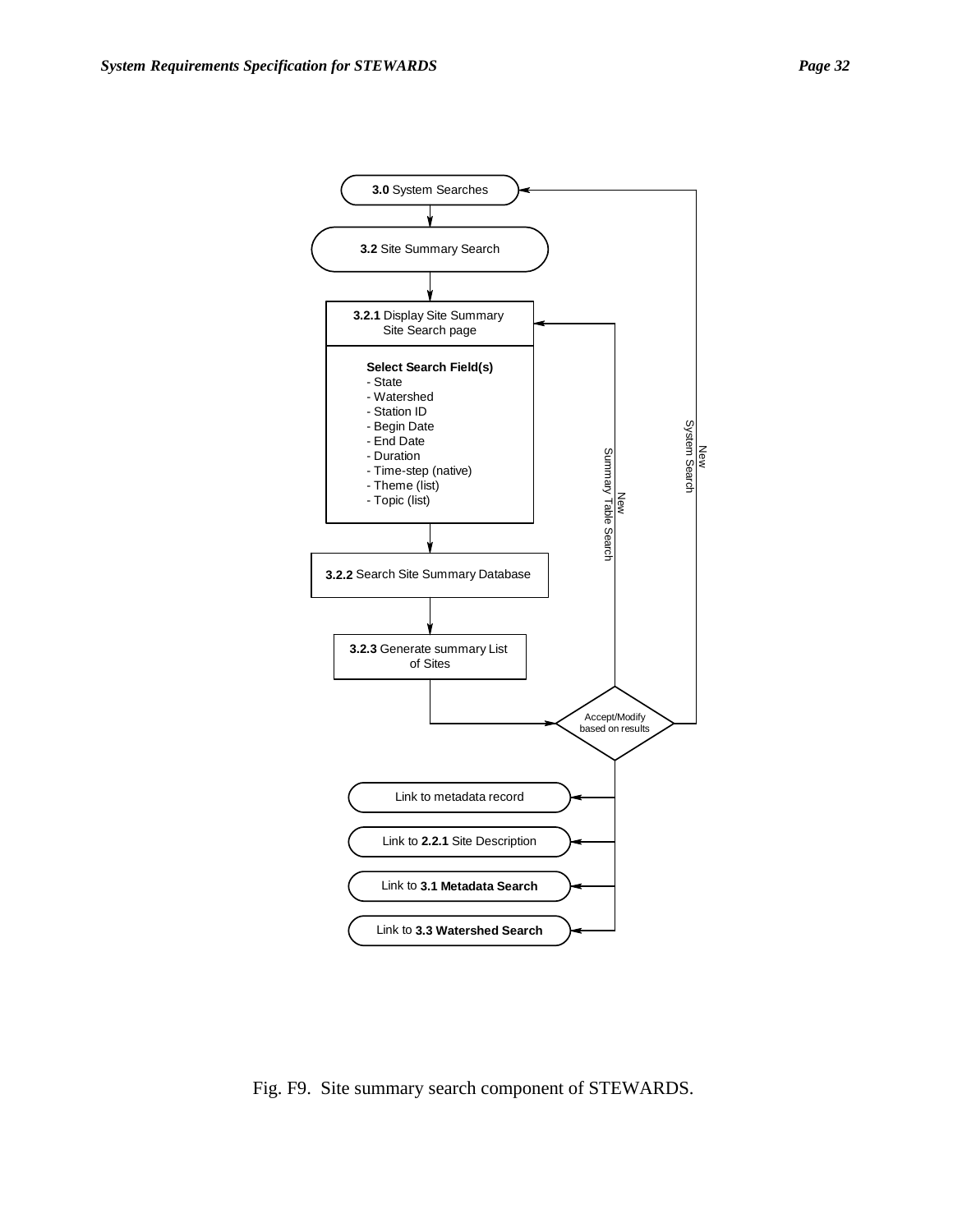



Fig. F10. Watershed specific search component of STEWARDS.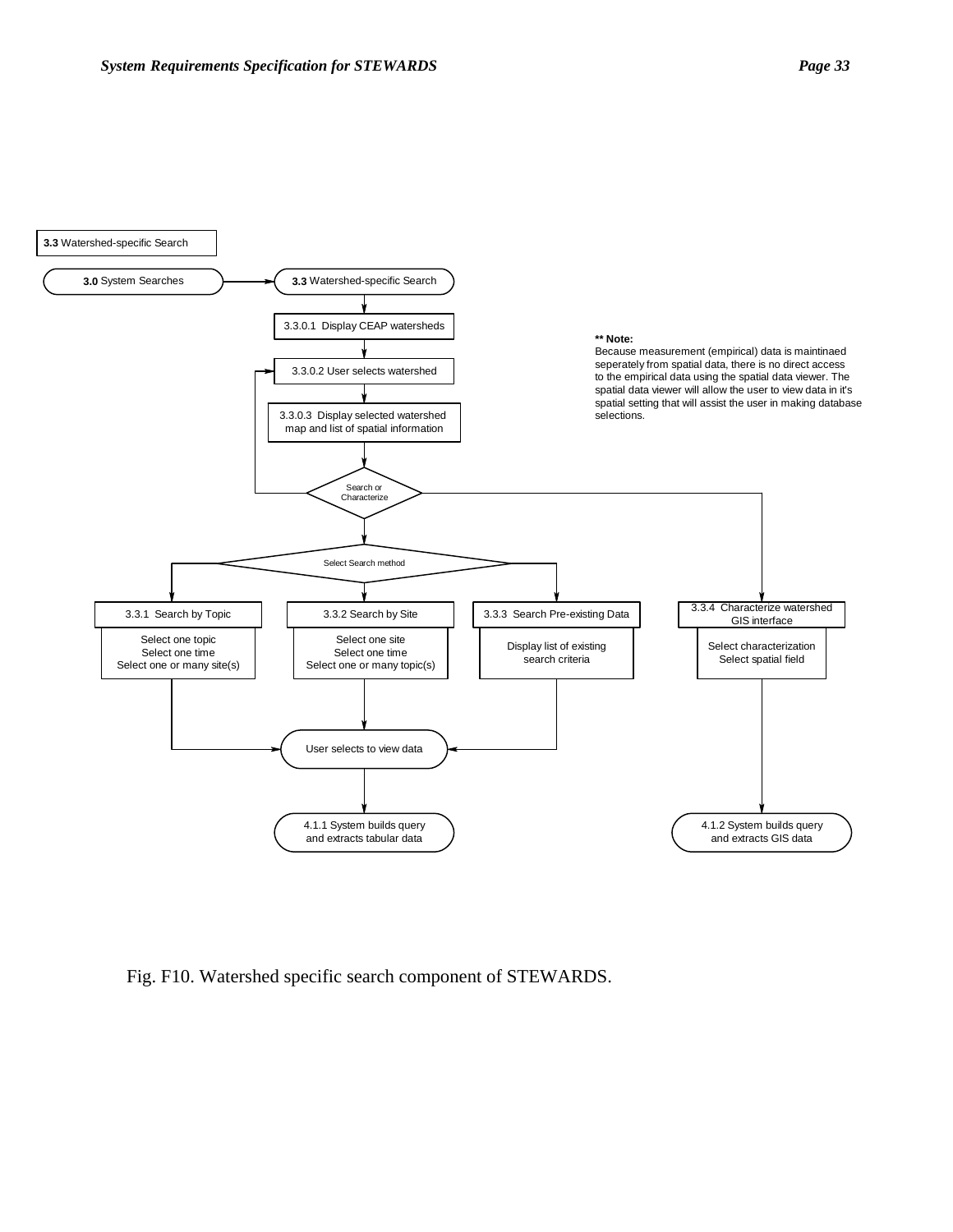

Fig. F 11. Topic search component of STEWARDS.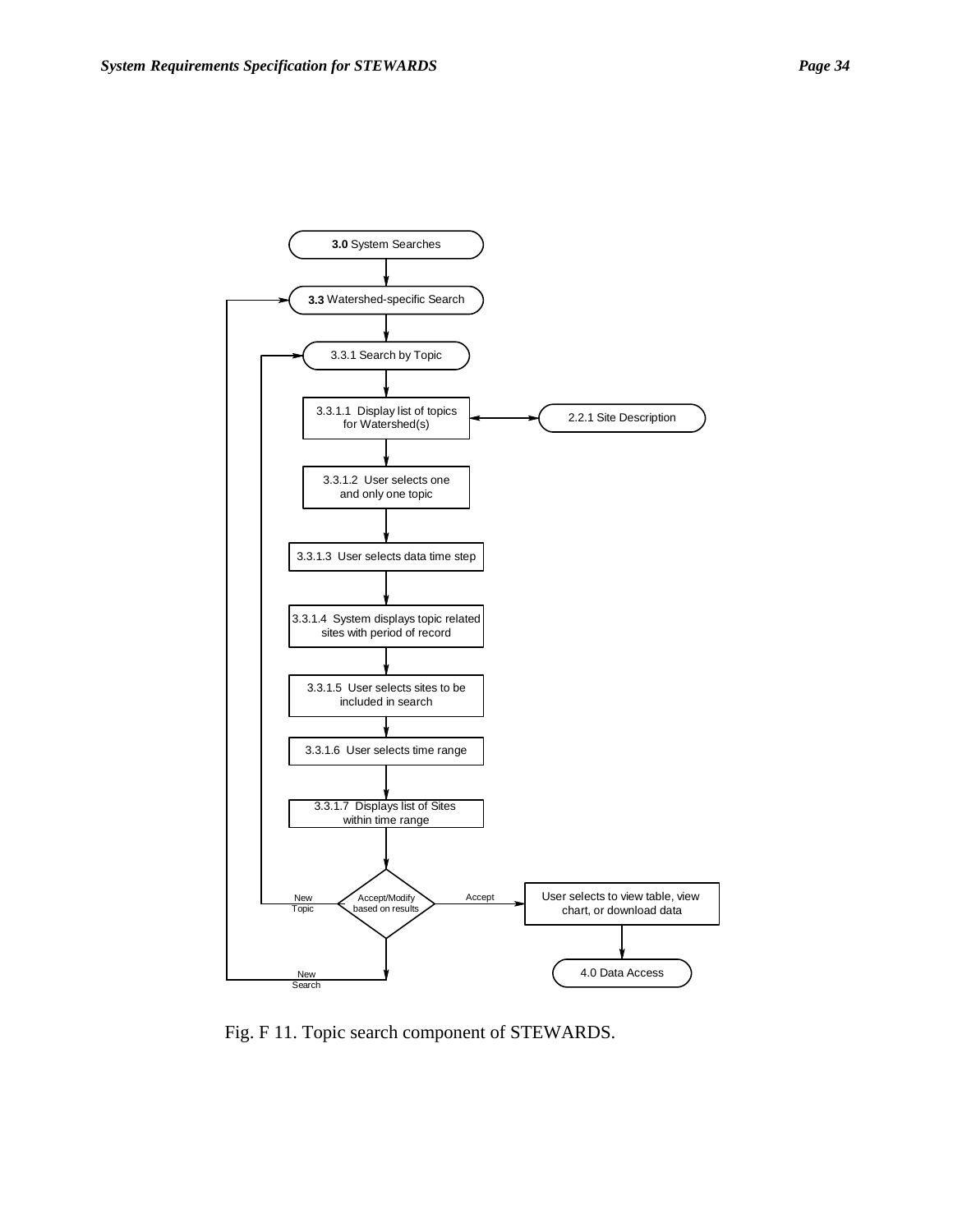

Fig. F 12. Site specific search component of STEWARDS.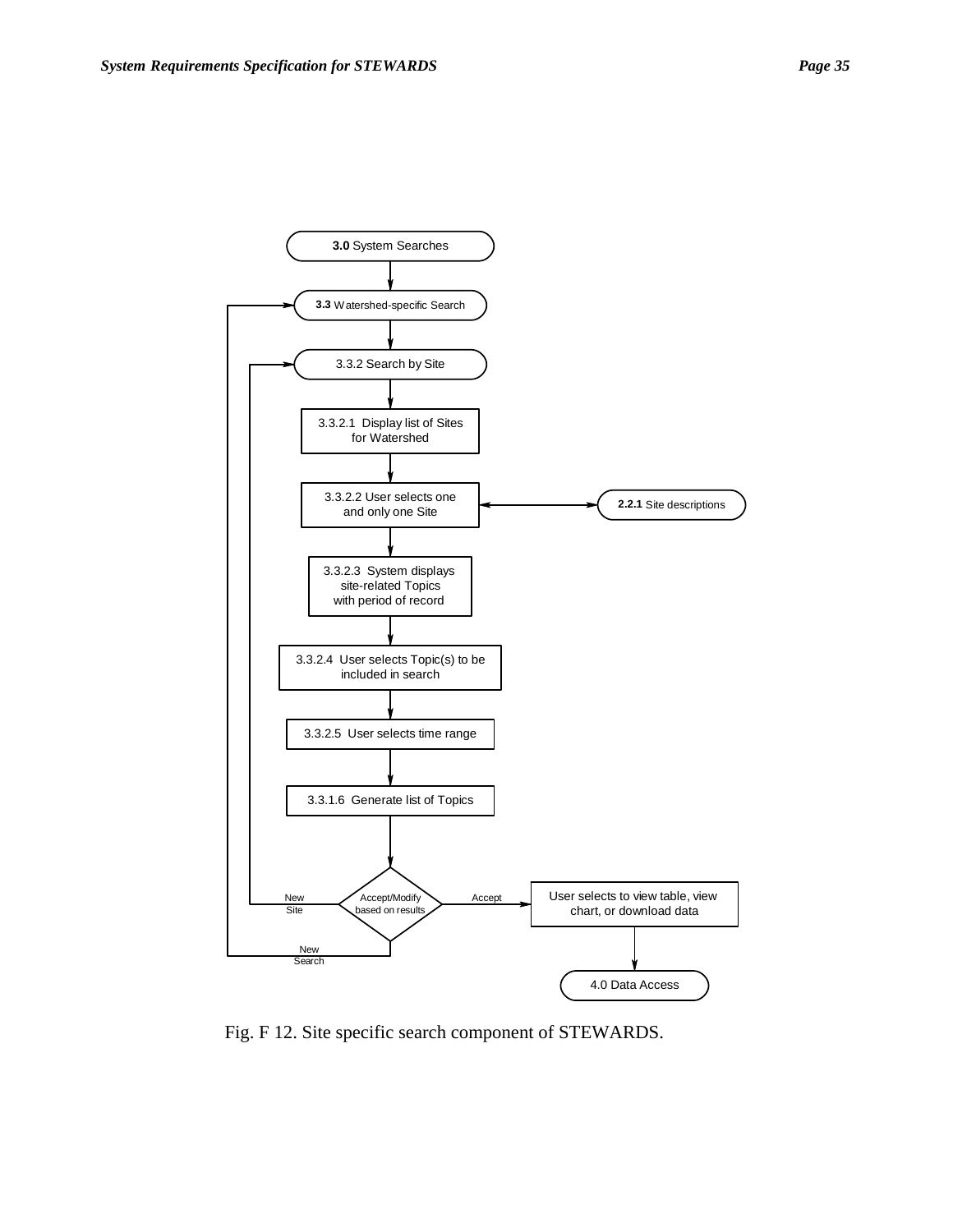

Fig. F 13. Pre-existing search component of STEWARDS.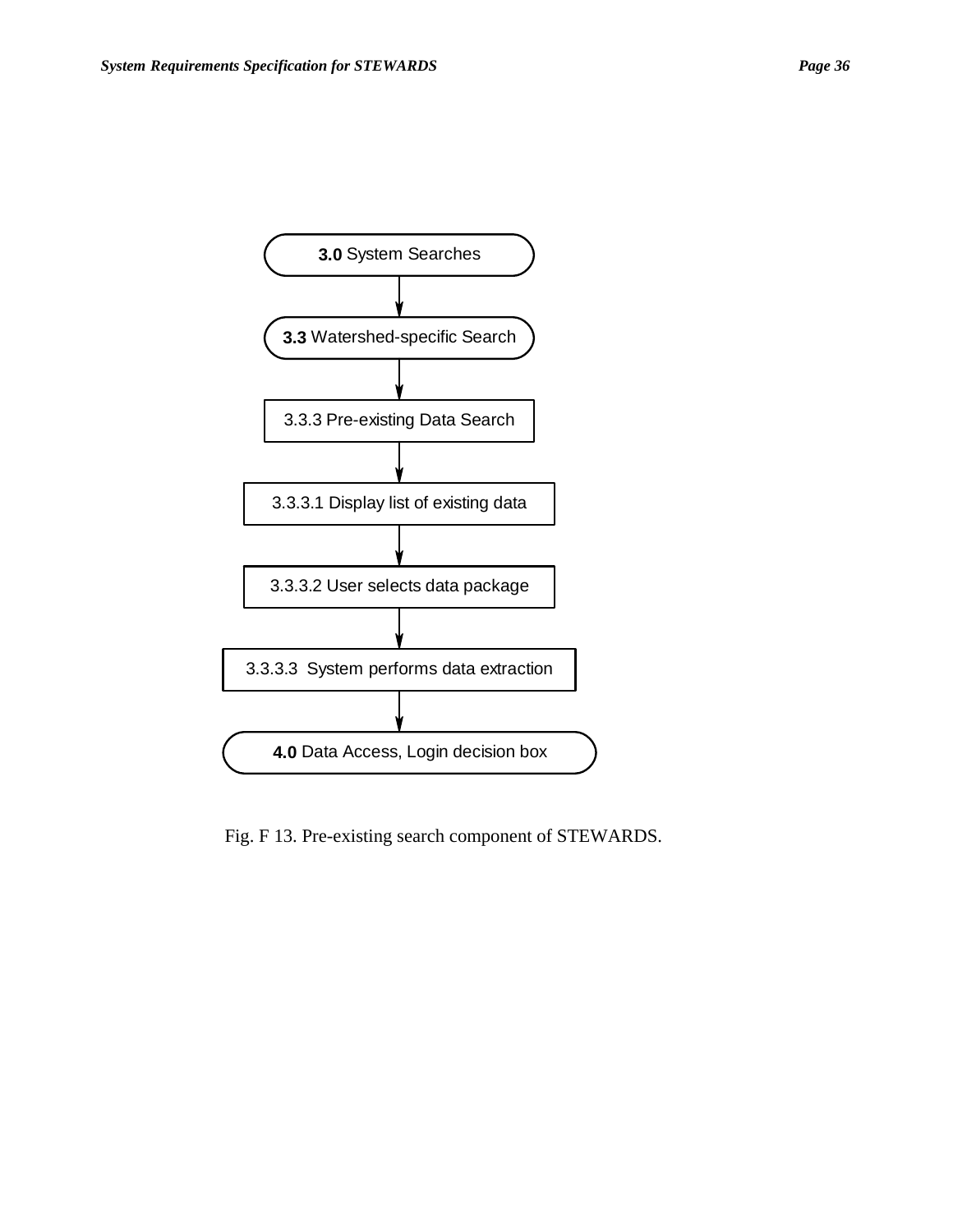

Fig. F14. Characterizing watershed GIS component of STEWARDS.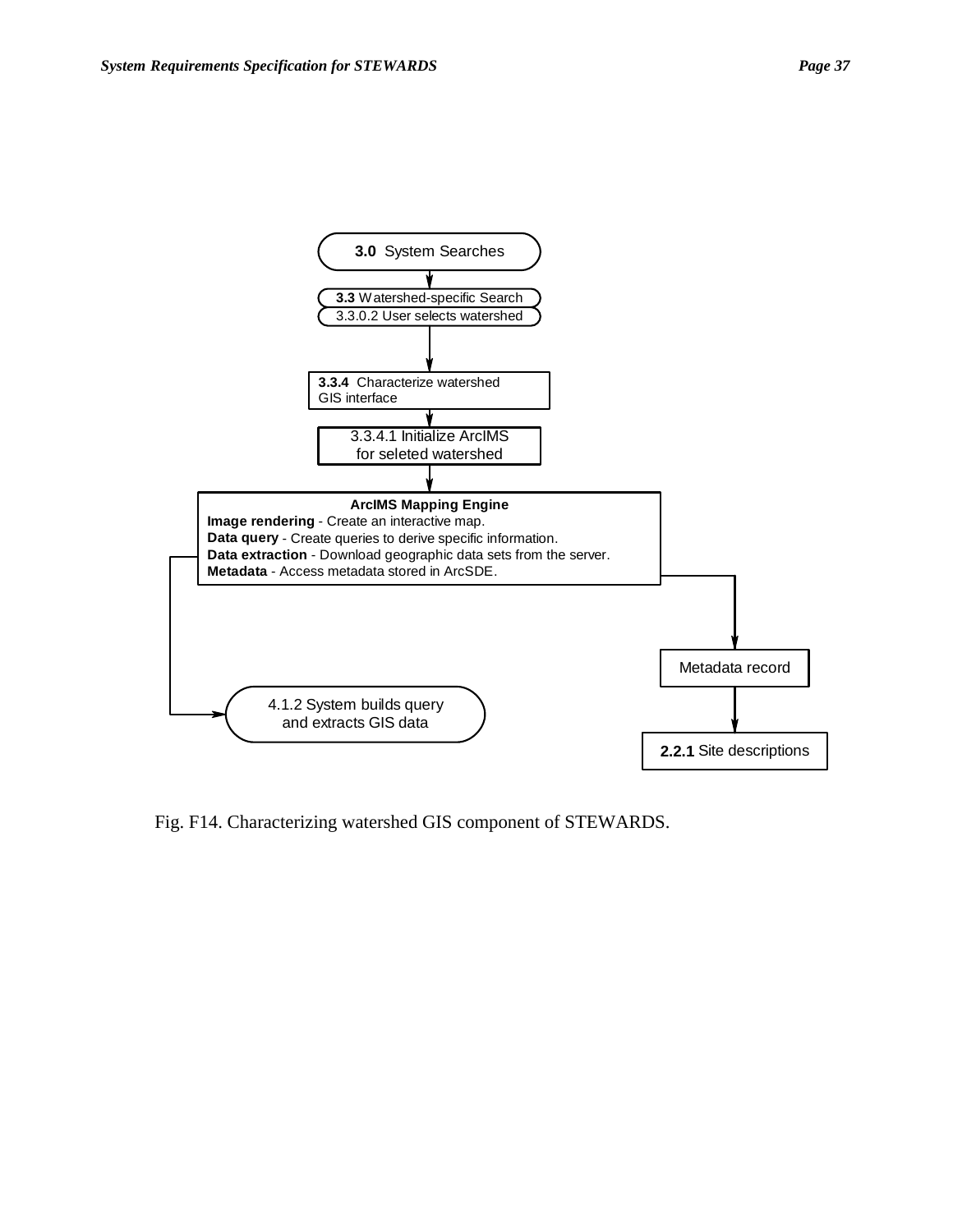

Fig. F15. Data access/visualization component of STEWARDS.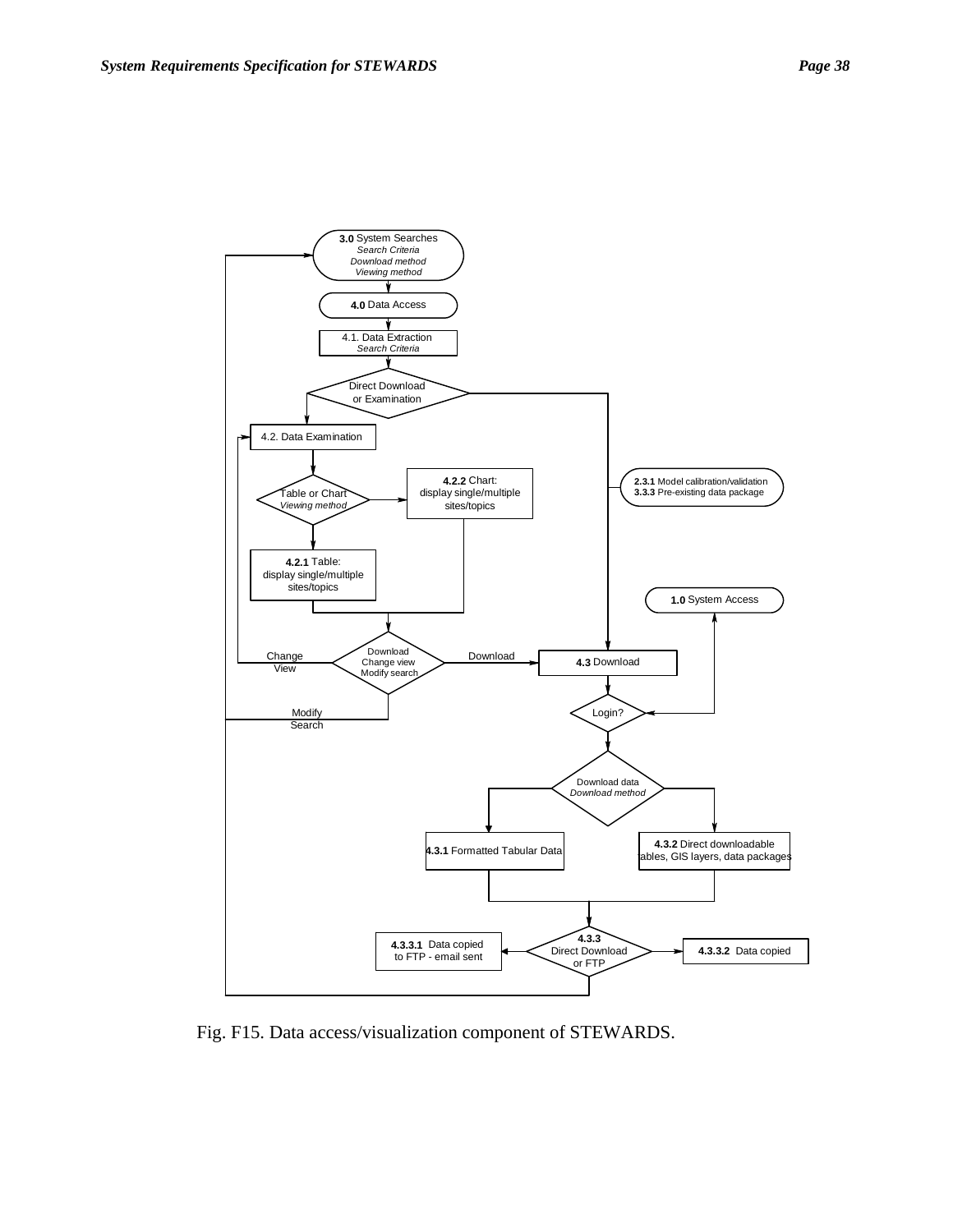# **Appendix G: Linkage of STEWARDS to Other USDA/ARS Data/Modeling Systems**

As an ARS watershed data system to support SWAT and AnnAGNPS modeling in CEAP, ultimately the STEWARDS data system could be integrated with other similar ARS data/modeling systems such as OMS (Object Modeling System), iFARM (Integrated Farm And Ranch Management), and other general models (Fig. G1).

The **OMS** is a Java-based modeling framework that facilitates simulation model development, evaluation, and deployment. In general, the **OMS** consists of: 1) a library of science, control and database modules; 2) a means to assemble selected modules into a modeling package customized to the problem; and 3) automatic generation of a userfriendly interface. The framework employs the latest Java-based software technology for all the components, and is supported by data dictionary, data retrieval, GIS, graphical visualization, and statistical analysis utility modules.



Database Server

Fig. G1 Linkage of STEWARDS to Other USDA/ARS Data/Modeling Systems.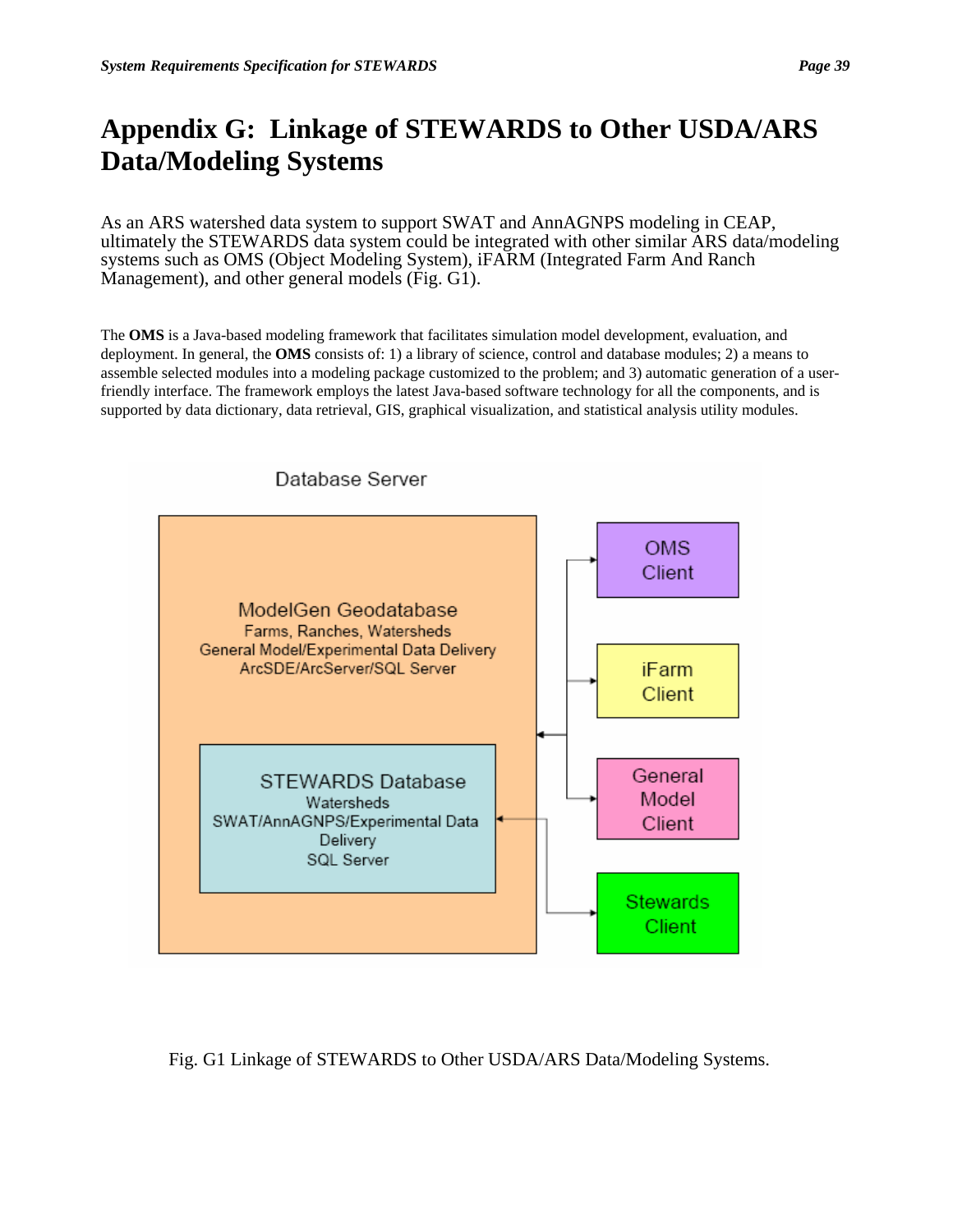# **Appendix H: Task Flow of STEWARDS**

The task flow diagram (Fig. H1) of STEWARDS shows that the task components in the development process. The prototype has been implemented but is still under tuning. It should be completed by this summer.



Fig. H1. Task flow of STEWARDS Data System. The number in parentheses represent the system component number as shown in Fig. F15 in Appendix F.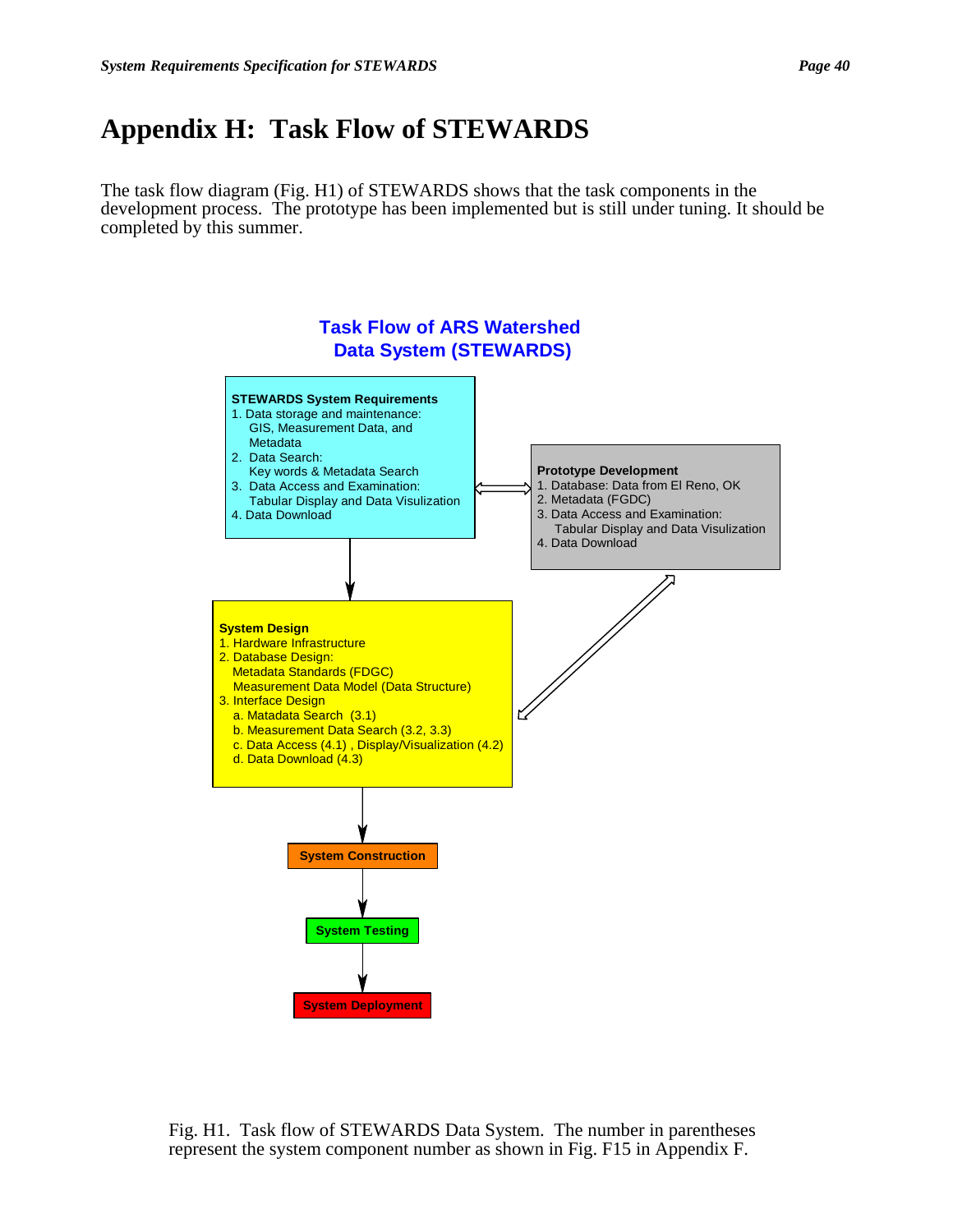## **Appendix I. Data Structure for Two Types of Time Series Data in STEWARDS**

Type 1: Time series data with columns for different data collected at the same time. Example is flat table of weather data. Fig. I1 shows a generalized data structure for this type of data.

Type 2: Time series data, usually more sparse than the above, with an id field that explains what the parameter field contains. Example is water quality data. Fig. I2 show a generalized data structure for this type of data.



Fig. I1 Data structure for time series data (Type 1 data) with columns for different data collected at the same time.